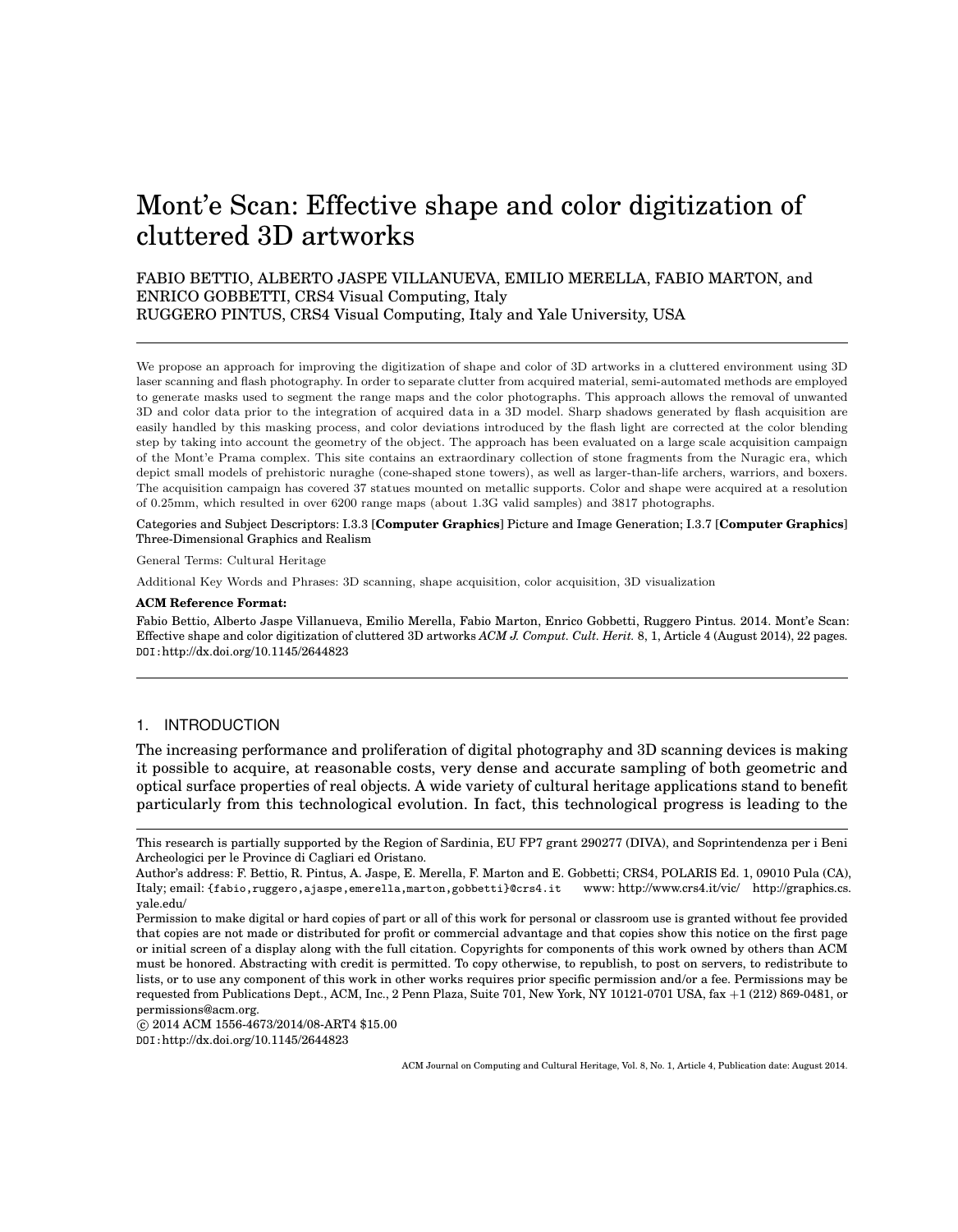#### 4:2 • F. Bettio, A. Jaspe Villanueva, E. Merella, F. Marton, E. Gobbetti, and R. Pintus

possibility to construct accurate colored digital replicas not only for single digital objects but at a large scale. Accurate reconstructions built from objective measures have many applications, ranging from virtual restoration to visual communication.



Fig. 1. **Reassembled Nuragic statue with supports and its virtual reconstruction.** The black support structure holds the fragments in the correct position, with minimal contact surface, avoiding pins and holes in the original material. A 360-degree view is possible, but color and shape capture is difficult because of clutter, occlusions, and shadows. The rightmost image depicts our 3D reconstruction. Photo courtesy of ArcheoCAOR.

The digitization approach most widely used today is a combination of laser scanning with digital photography. Using computational techniques, digital object surfaces are reconstructed from the laserscan-generated range maps, while the apparent color value sampled in digital photos is transferred by registering the photos with respect to the 3D model and mapping it to the 3D surface using the recovered inverse projections. Since early demonstrations of the complete modeling pipeline (e.g., [Bernardini and Rushmeier 2002; Levoy et al. 2000]), most of its components have reached sufficient maturity for adoption in a variety of application domains. This approach is particularly well suited to cultural heritage digitization, since scanning and photographic acquisition campaigns can be performed quickly and easily, without the need to move objects to specialized acquisition labs. The most costly and time consuming part of 3D reconstruction is thus moved to post-processing, which can be performed off-site. Thus, in recent years research has focused on improving and automating the post-processing steps – for instance, leading to (semi-)automated scalable solutions for range-map alignment [Pingi et al. 2005], surface reconstruction from point clouds [Kazhdan et al. 2006; Manson et al. 2008; Cuccuru et al. 2009; Calakli and Taubin 2011], photo registration [Pintus et al. 2011c; Corsini et al. 2012], and color mapping [Callieri et al. 2008; Pintus et al. 2011b; 2011a]. Even though passive image-based methods have recently emerged as a viable (and low-cost) 3D reconstruction technology [Remondino 2011], the standard pipeline based on laser scanning or other active sensors still remain a widely used general-purpose approach, mainly because of the higher reliability for a wider variety settings (e.g., featureless surfaces) [Remondino 2011; Koutsoudis et al. 2014].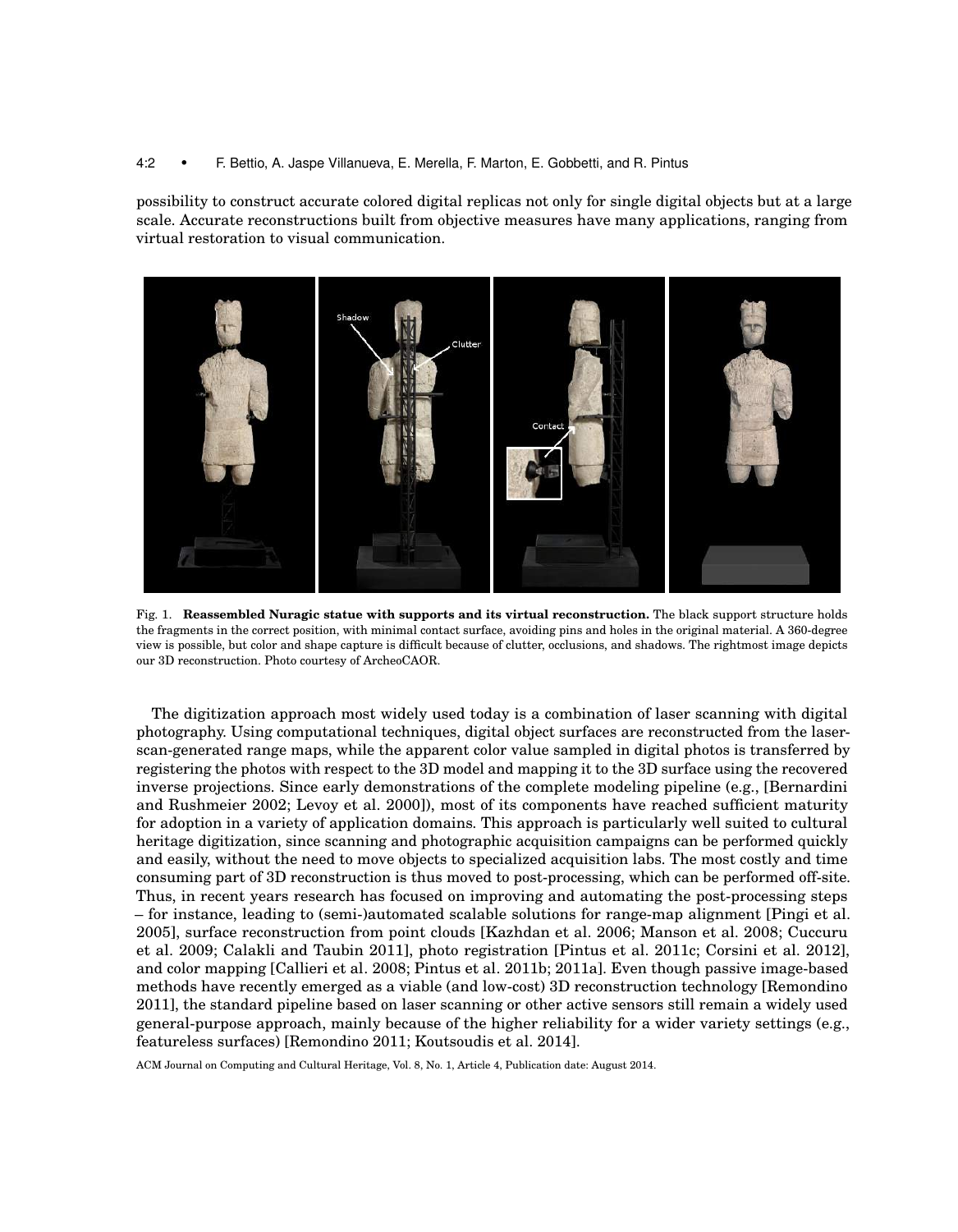In this paper, we tackle the difficult problem of effectively adapting the 3D scanning pipeline to the acquisition of color and shape of 3D artworks on-site, in a cluttered environment. This case, arises, for instance, when scanning restored and reassembled ancient statues in which (heavy) stone fragments are maintained in place by a custom exostructure (see Fig. 1 for an example).

Digitizing statues without removing the supports allows one to perform scanning directly on location and without moving the fragments, therefore enabling a completely contactless approach. On the other hand, the presence of the supporting structure typically generates shadow-related color artifacts, holes due to occlusion effects and extra geometry that must be removed. With the standard 3D scanning pipeline these issues lead to laborious and mostly manual post-processing steps – including cleaning the geometry and careful pixel masking (for more details see Sec. 2 with an overview of the related work).

Motivated by these issues, in this work we present a practical approach for improving the digitization of the shape and color of 3D artworks in a cluttered environment. While our methods are generally applicable, the work was spurred by our involvement in the *Digital Mont'e Prama* project (see Sec. 3), which included the fine-scale acquisition of 37 large statues and therefore required robust and scalable methods. Our main contributions presented in this article are the following:

—an *easy-to-apply acquisition protocol* based on laser scanning and flash photography;

- —a simple and practical *semi-automatic method for clutter removal and photo masking*;
- —a *scalable implementation* of the entire masking, editing, infilling, color-correction, and color-blending pipeline, that works fully out-of-core without limits on model size and photo number;
- —the evaluation of the method and tools in a *large-scale real-world application* involving a massive acquisition campaign covering 37 statues mounted on metallic supports, acquired at 0.25mm resolution, resulting in over 6200 range scans (approximately 1.3G valid samples) and 3817 10Mpixel photographs.

This work is an invited extended version of our *Digital Heritage 2013* contribution [Bettio et al. 2013]. In addition to supplying a more thorough exposition in this work, we also provide significant new material including an analysis of requirements, the description of an improved pipeline which performs color infilling and takes into account position and orientation of surfaces during color mapping, and the presentation of results on the complete Mont'e Prama dataset.

#### 2. RELATED WORK

Our system extends and combines state-of-the-art results in a number of technological areas. In the following text we only discuss the approaches most closely related to our novel contributions, which focus on effective clutter removal. For more detailed information on the entire 3D scanning pipeline we refer the reader to the recent survey by Callieri et al. [2011]. Our approach assumes that color images are reliably registered to the 3D models. Obtaining this registration is an orthogonal problem for which a variety of solutions exists (e.g., [Borgeat et al. 2009; Pintus et al. 2011c; Corsini et al. 2012; Pintus and Gobbetti 2014]). The results in this work have been obtained with the approach of Pintus et al. [2014]. *Color and geometry masking.* Editing and cleaning the acquired 3D model is often the most timeconsuming reconstruction task [Callieri et al. 2011]. While some techniques exist for semi-automatic 3D clutter removal in 3D scans, they are typically limited to well-defined situations (e.g., walls vs. furniture for interior scanning [Adan and Huber 2011] or walls vs. organic models for exterior scanning [Lafarge and Mallet 2012]). Manual editing is also typically employed in approaches that work on images and range maps. For instance, Farouk et al. [2003] embedded a simple image editor into the scanning GUI. We also follow the approach of working on 2D representations, but concentrate our efforts to reduce human interventions. Interactive 2D segmentation is a well-known research topic with several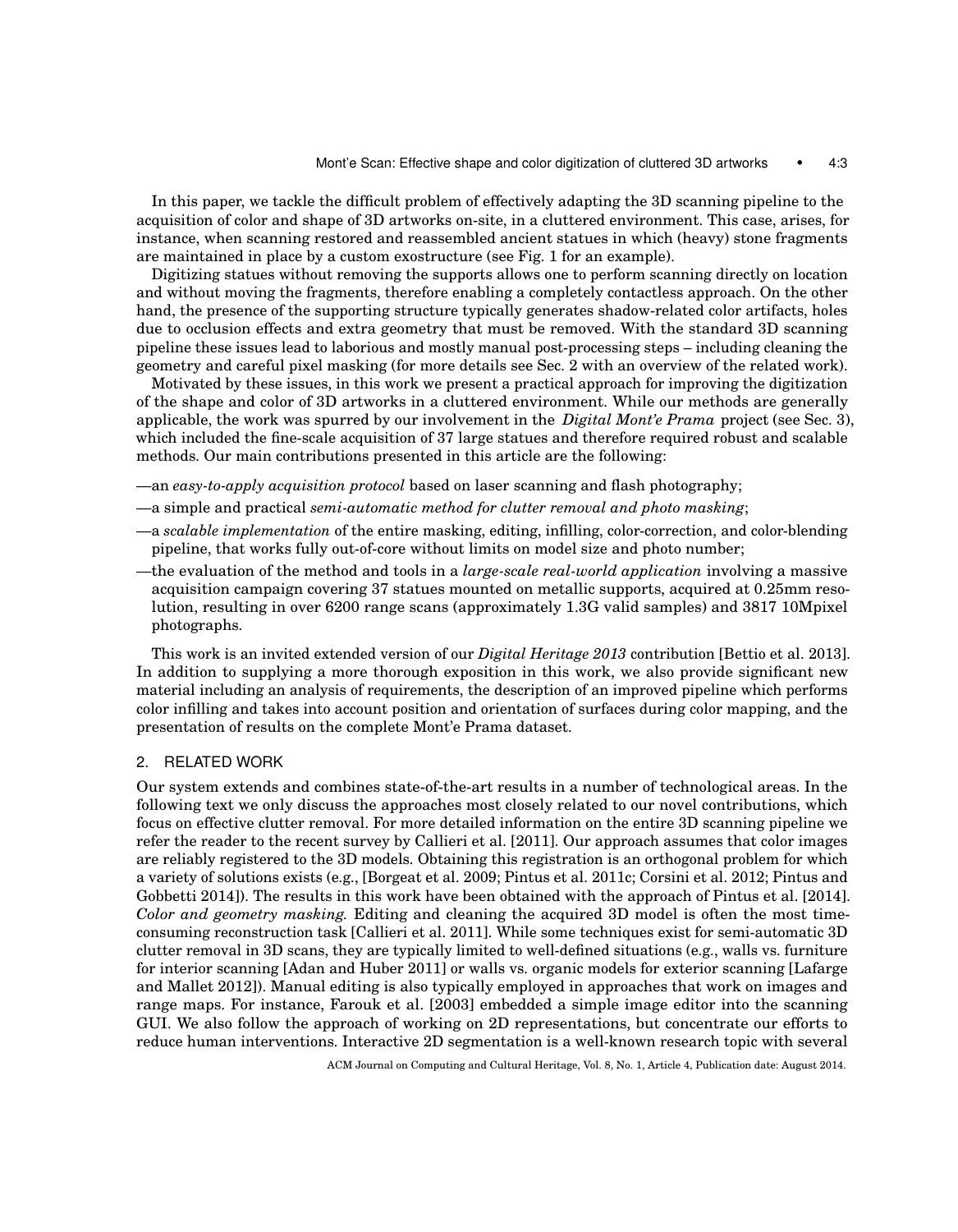#### 4:4 • F. Bettio, A. Jaspe Villanueva, E. Merella, F. Marton, E. Gobbetti, and R. Pintus

state-of-the-art solutions that typically involve classification and/or editing of color image datasets (see well-established surveys [Zhang et al. 2008; McGuinness and O'Connor 2010]). In general, the aim of these techniques is to efficiently cope with the foreground/background extraction problem with the least possible user input. The simplest tool available is the Magic Wand in Adobe Photoshop 7 [Adobe Systems Inc. 2002]. The user selects a point and the software automatically computes a connected set of pixels that belong to the same region. Unfortunately, an acceptable segmentation is rarely achieved automatically since choosing the correct color or intensity tolerance value is a difficult or even impossible task. Many classic methods, such as intelligent scissors [Mortensen and Barrett 1999], active contours [Kass et al. 1988] and Bayes matting [Chuang et al. 2001], require a considerable degree of user input in order to achieve satisfactory results. More accurate approaches have been presented that solve the semi-automatic image segmentation problem by using Graph Cuts [Boykov and Jolly 2001]; here the user marks a small set of background and/or foreground pixels as seeds and the algorithm propagates that information to the remaining image regions. Among the large number of extensions to the Graph Cuts methodology [Zeng et al. 2008; Xu et al. 2007], the *GrabCut* technique [Rother et al. 2004] combines a very straightforward manual operation, with a color modeling and an extra layer of (local) minimization to the Graph Cuts technique; this requires a small effort from the user but proves to be very robust in different segmentation scenarios. In this work we propose an adaptation of the *GrabCut* approach to the problems of editing point cloud geometries and pre-processing images for texture blending. In our approach, we perform a minimal user-assisted training on a small set of acquired range maps and images in order to automatically remove clutter from images and point clouds. *Color acquisition and blending.* Most cultural heritage applications require the association of material properties to geometric reconstructions of the sampled artifact. While many methods exist for sampling Bidirectional Radiance Distribution Functions (BRDF) [Debevec et al. 2000; Lensch et al. 2003] in sophisticated environments with controlled lighting, the typical cultural heritage applications impose fast on-site acquisition and the use of low-cost and easy to use procedures and technologies. Color photography is the most common approach. Since removing lighting artifacts requires knowledge of the lighting environment, one approach is to employ specific techniques that use probes [Debevec 1998; Corsini et al. 2008]. However, these techniques are hard to use in practice, in typical museum settings with local lights. Dellepiane et al. [2009; 2010] proposed, instead, to use light from camera flashes. They propose to use the Flash Lighting Space Sampling (FLiSS) – a correction space where a correction matrix is associated to each point in the camera field of view. Nevertheless, this method requires a laborious calibration step. Given that medium- to high-end single-lens reflex (SLR) cameras support fairly uniform flash illumination and RAW data acquisition modes that produce images where each pixel value is proportional to incoming radiance [Kim et al. 2012], we take the simpler approach of using a constant color balance correction for the entire set of photographs and apply a per-pixel intensity correction based on geometric principles. This approach effectively reduces calibration work. While our previously published results [Bettio et al. 2013] only employed a distance-based correction, in this work we employ a more complete correction that also takes into account surface orientation. The method is similar to the one originally used by Levoy et al. [2000], without the need of special fiber optic illuminators and of per-pixel color response calibration. Under our flash illumination, taken from relatively far from the statues (2.5m), the flash can be approximated as a point source and energy deposition on the statue is negligible compared to typical ambient lighting. In addition, while previous color blending pipelines worked on large triangulated surfaces [Levoy et al . 2000; Callieri et al. 2008] or single-resolution point-clouds [Pintus et al. 2011a], we blend images directly on multiresolution structures leading to increased scalability. The pipeline presented in our original work [Bettio et al. 2013] is also combined here with inpainting and infilling methods for constructing seamless models.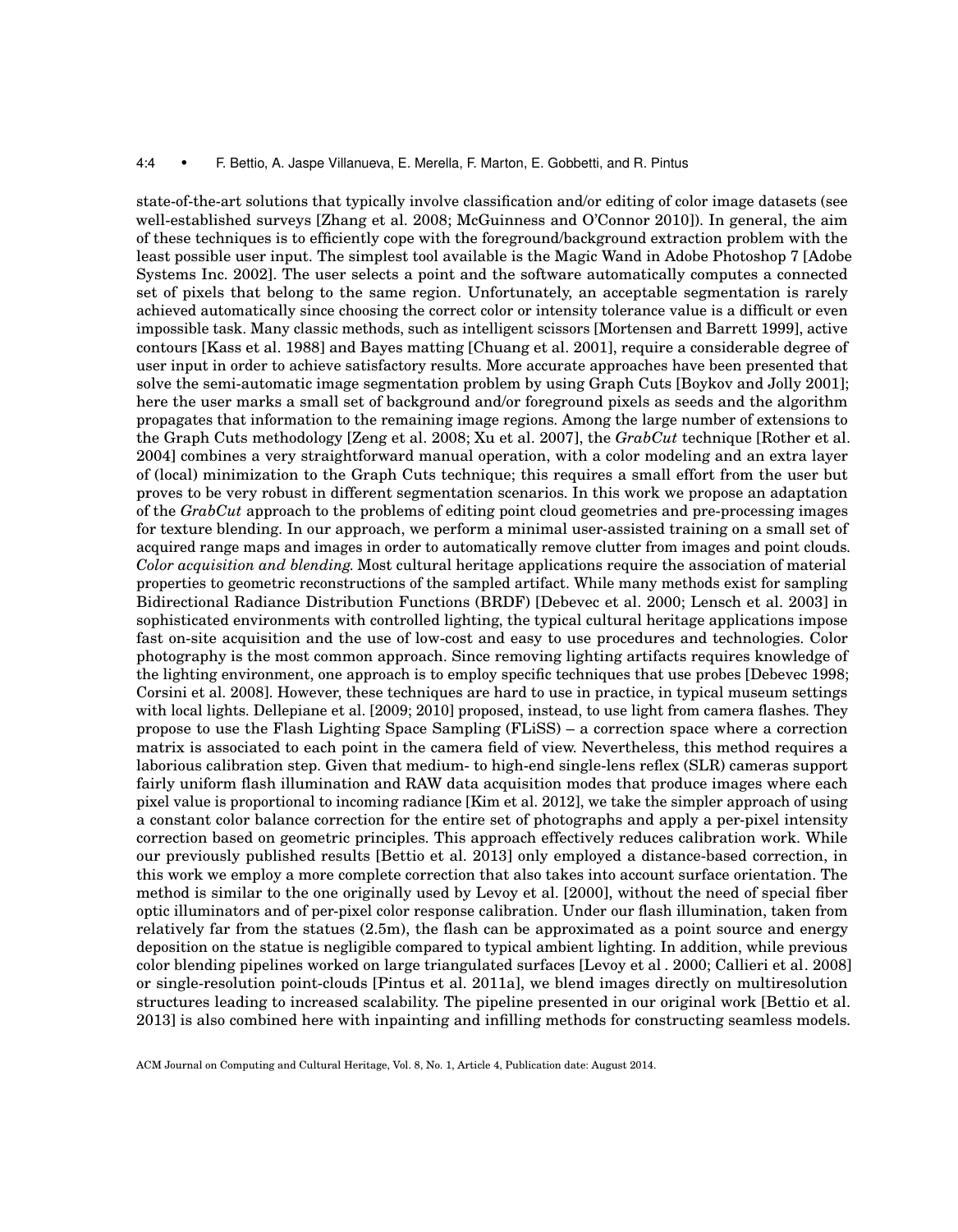Our implementation is based on combining screened Poisson reconstruction [Kazhdan and Hoppe 2013] with an anisotropic color diffusion process [Wu et al. 2008] implemented in a multigrid framework. *Scalable editing and processing.* Massive point-cloud processing and interactive point-cloud editing are required to produce high-quality 3D models from an input set of registered photos and merged geometries. In this work, we represent geometric datasets as a forest of out-of-core octrees of point samples [Wand et al. 2007; Wimmer and Scheiblauer 2006; Scheiblauer and Wimmer 2011] and employ the same structure for all operations, including color blending and editing. While previous works split and refine nodes based on strict per-node sample budgets, our approach is based on local density estimates, which allows us keep to the structures more balanced.

# 3. CONTEXT AND METHOD OVERVIEW

The design of our method, which is of general use, has taken into account requirements gathered from domain experts in the context of a large scale project. Section 3.1 briefly illustrates the design process and the derived requirements, while Sec. 3.2 provides a general overview of our approach, justifying the design decisions in relation to the requirements.



Fig. 2. **Mont'e Prama Statues on display at the CRCBC exhibition hall.** Scanning was performed on-site.

# 3.1 Requirements

While our methods are of general use, our work is motivated by the *Digital Mont'e Prama* project, a collaborative effort between CRS4 and the *Soprintendenza per i Beni Archeologici per le Province di Cagliari ed Oristano* (ArcheoCAOR, the government department responsible for the archeological heritage of the provinces of Cagliari and Oristano), which aims to digitally document, archive, and present to the public the large and unique collection of pre-historic statues from the Mont'e Prama complex, including larger-than-life human figures and small models of prehistoric *nuraghe* (cone-shaped stone towers). The project covers aspects ranging from 3D digitization to visual exploration (see Balsa et al. [2014] and Marton et al. [2014] for more details on the visual exploration aspects).

*The Mont'e Prama Collection.* The Mont'e Prama complex is a large set of sandstone sculptures created by the Nuragic civilization in Western Sardinia. More than 5000 sculpture fragments were recovered after four excavation campaigns carried out between 1975 and 1979. According to the most recent estimates, the stone fragments came from a total of 44 statues depicting archers, boxers, warriors and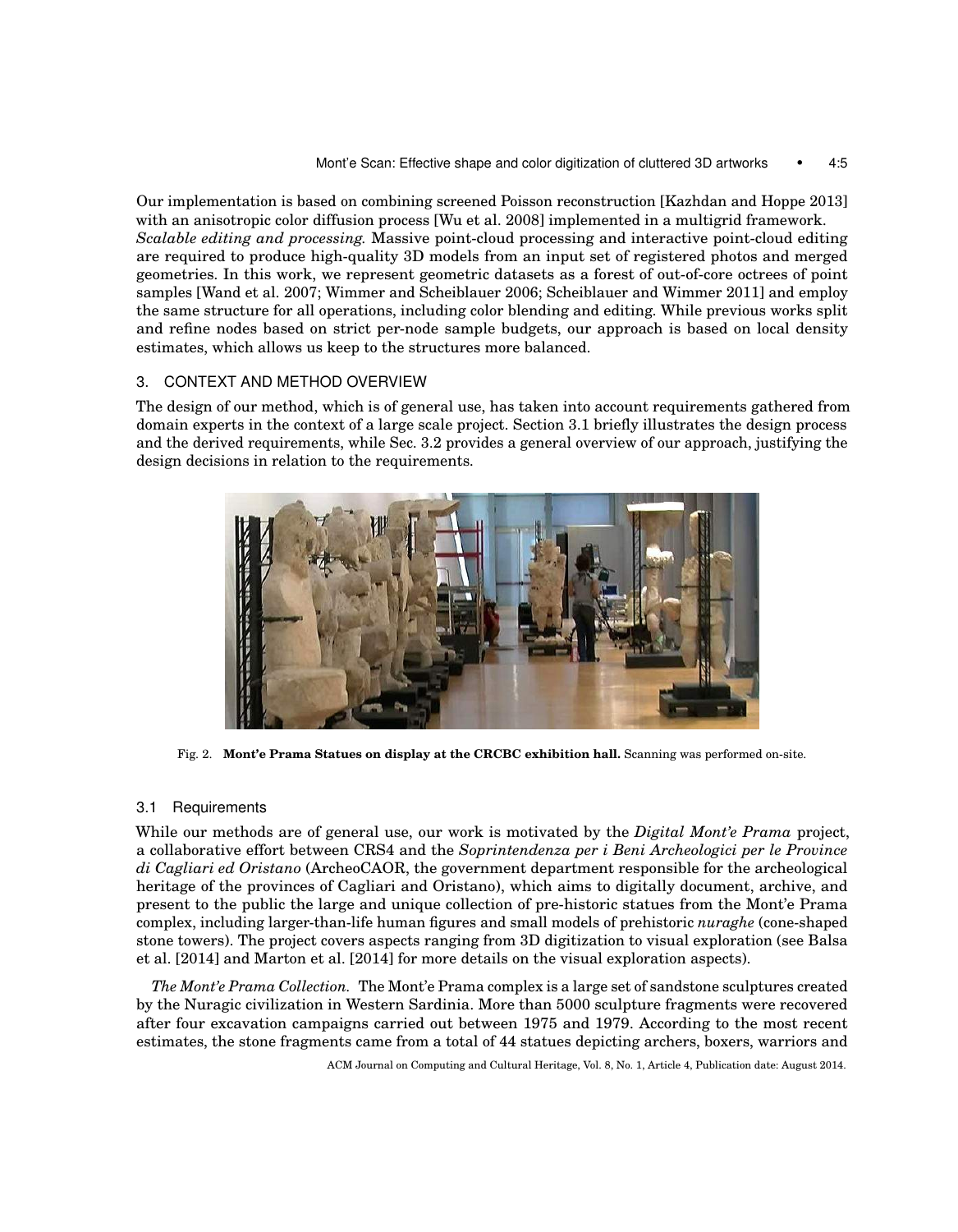#### 4:6 • F. Bettio, A. Jaspe Villanueva, E. Merella, F. Marton, E. Gobbetti, and R. Pintus



Fig. 3. **Pipeline.** We improve digitization of 3D artworks in a cluttered environment using 3D laser scanning and flash photography. Semi-automated methods are employed to generate masks to segment the 2D range maps and the color photographs, removing unwanted 3D and color data prior to 3D integration. Sharp shadows generated by flash acquisition are handled by the masking process and color deviations introduced by the flash light are corrected at color blending time by taking into account object geometry. A final seamless model is created by combining Poisson reconstruction with anisotropic color diffusion. User-guided phases are highlighted in yellow.

models of prehistoric nuraghe. These can be traced to an as-yet undetermined period, which goes from the tenth to the seventh century BC. Restoration, carried out at the *Centro di Restauro e Conservazione dei Beni Culturali (CRCBC)* of Li Punti (Sassari, Italy) resulted in the partial reassembly of 25 human figures with height varying between 2 and 2.5 meters, and 13 approximately one-meter-sized nuraghe models. Following modern restoration criteria, reassembly was performed in a non-invasive way (no drilling or bolt insertions into the sculptures). Definitely joining fragments have been glued together using a water-soluble epoxy resin, and all the gaps on the resin-filled surface were covered with limemortar stucco. Custom external supports have been designed to sustain all the parts of a statue in order to ensure stability to all the components without the use of mechanical attachments, while minimizing contacts with the statue and maximizing visibility (see Fig. 1). All supports allow a 360 degree view of the statue. The project covers 37 out of the 38 reassembled statues – one nuraghe was excluded since it is small and still subject to further reassembling work (see Fig. 2 for the setup of the exhibition in the CRCBC hall and Fig. 9 for the final digitally reconstructed models).

*Requirement Analysis.* In order to design our acquisition and 3D reconstruction technique, we embarked in a participatory design process involving domain experts with the goal of collecting the detailed requirements of the application domain; the experts included two archaeologists from *ArcheoCAOR* and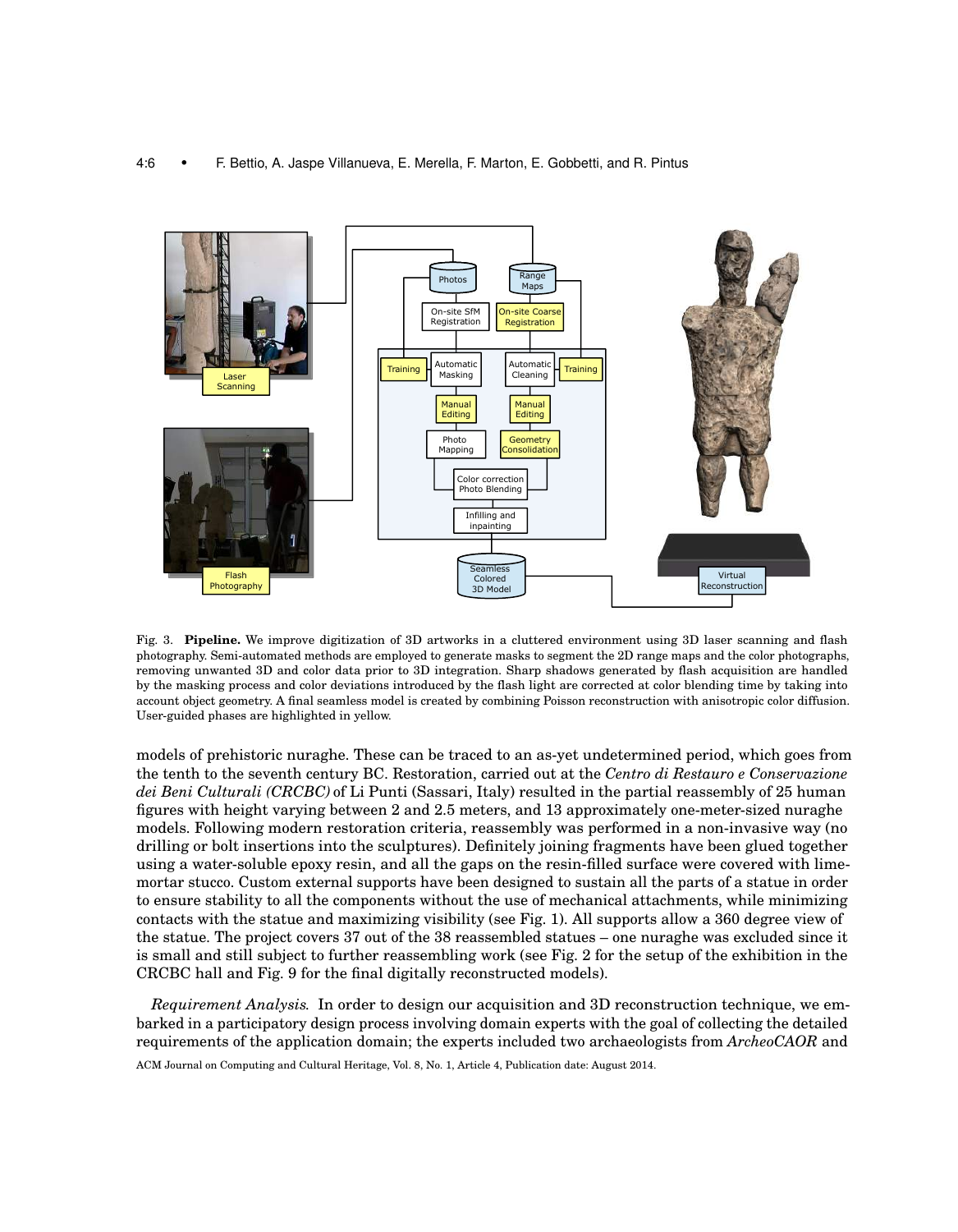two restoration experts from *CRCBC*. Additional requirements stem from our analysis of related work (see Sec. 2) and our own past experience developing capture, and reconstruction systems for architecture and cultural heritage [Cuccuru et al. 2009; Pintus et al. 2011a; Mura et al. 2013]. In the following text we describe the main requirements used for guiding the development process, briefly summarizing how they were derived:

- **R1**. **On-site scanning in a limited time frame.** Scanning of the entire set of statues must be performed while the statues are on display in the CRCBC exhibition hall. All the scanning has to be performed during a time-frame of max 8h/day (early morning and late evening) and in a period of no more than two months.
- **R2**. **No contact and no fragment motion.**The statues are made of relatively soft sandstone and are very sensitive to contact and erosion. Therefore, the acquisitions must be performed with the statues mounted on their supports and without any contact. The only motion possible is the sliding of the base of each fully reassembled statue (i.e., 2D rotation and translation on the exhibition floor). Fragments cannot be moved one relative to the other.
- **R3**. **Macro- and micro-structural shape capture and reconstruction.** Like almost any decorated artifact of cultural heritage, the statues present information at multiple scales (global shape and carvings). Even the finest material micro-structure carries valuable information (e.g., on the artistic decorations, as well as on the carving process). For instance, almost all the fragments of the Mont'e Prama statues have millimeter-sized carvings on various parts, and thus require sub-millimetric model precision.
- **R4**. **High-resolution color capture and reconstruction.** While no results of a human coloring process is currently visible on the statues, color information provides valuable information and is part of the aura of the objects. For instance, the fragments acquired in this project are often made of stones with different grains. In fact, the sandstone itself has a spatially varying texture, color inserts and characteristic patterns are due to organic and fossil inclusions as well as limestone deposits. In addition, traces of fire are visible on multiple fragments and lead to a characteristic dark-brown coloring. Moreover, surface finish is variable and subtly modifies stone color, while not sensibly modifying the reflectance, which remains extremely diffuse. In short, it is important to capture and reproduce color at a resolution comparable to the resolution of geometry capture.
- **R5**. **Seamless virtual models for public presentation.** While the acquisition process should lead to the creation of models accurate enough for archival, study, and further restoration activities, one of the main motivations for the project is to use them for visual communication to scholars as well as to the public at large, both in museum settings and on the web. In order to preserve the aura of original artifacts, the 3D models should be at high resolution and seamless. The exostructures should not be present in these virtual models. Since the exostructure has contact points with the artwork, holes are unavoidable. However, for public presentation the model should be watertight, as visible holes would be confusing and unattractive. Since contact areas are small and placed in areas with lack of detail, smoothly infilling and inpainting these areas is considered acceptable for public display.
- **R6**. **Low-labor approach.** To be applicable to this Mont'e Prama project, and to ensure wide adoption in other cultural heritage campaigns, the proposed method should be flexible and required a reasonably low amount of labor, to reduce the time and the costs required to produce the models.

## 3.2 Approach

Requirements **R1**-**R6** were taken as guidelines for our research, which resulted in the definition of a semi-automatic color and shape 3D scanning pipeline for the acquisition and reconstruction of cluttered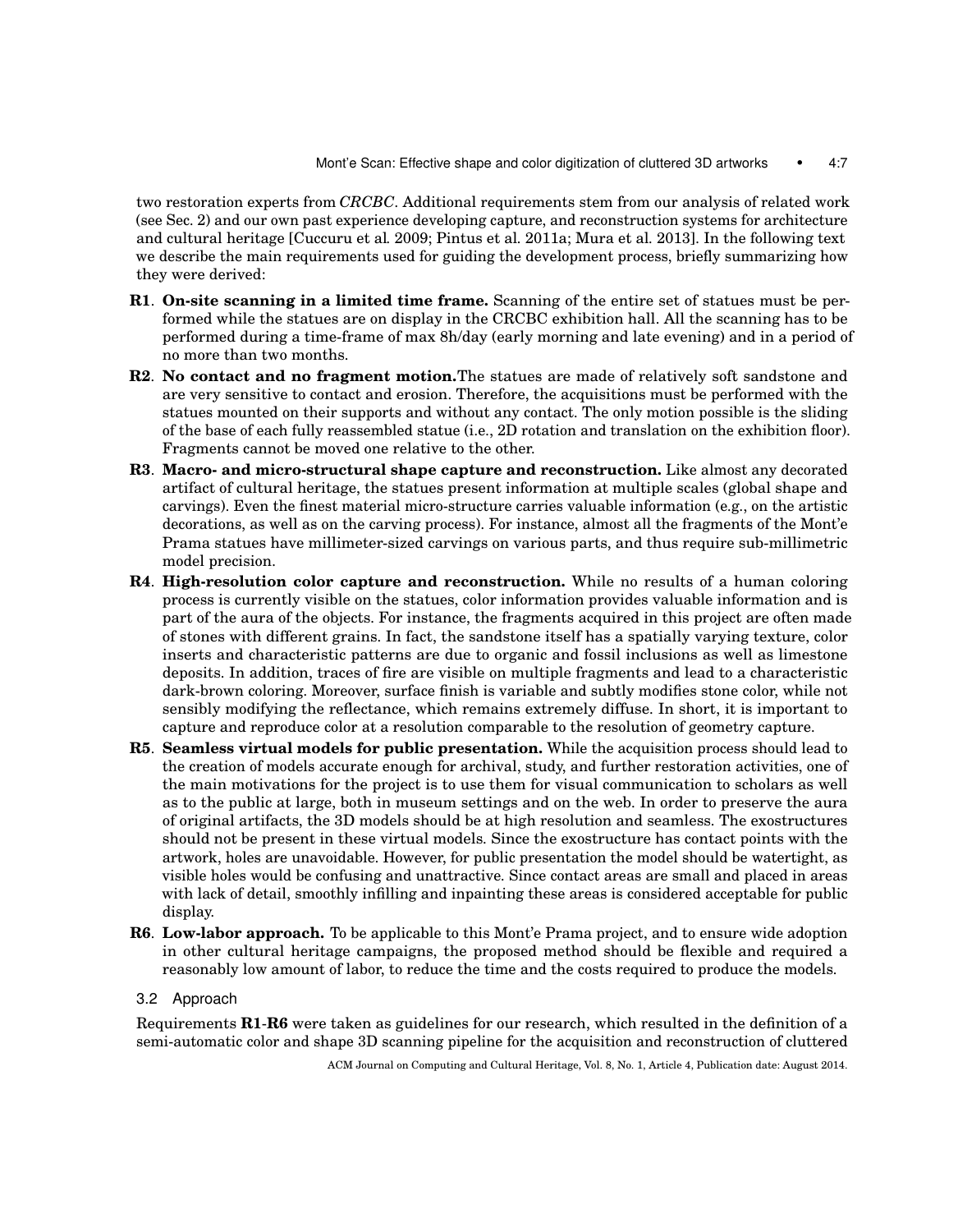#### 4:8 • F. Bettio, A. Jaspe Villanueva, E. Merella, F. Marton, E. Gobbetti, and R. Pintus

objects. The pipeline is an enhancement of the well-established pipeline based on laser scanning and digital photography. This makes the method general-purpose enough to be used in different settings by operators trained to use the classic robust approach based on 3D laser scanning. Figure 3 outlines the approach used, which consists of a short on-site phase and a subsequent, mostly automatic, off-site phase (**R1** and **R6**).

The only on-site operations are the acquisition of geometry and color, which are performed in a contact-less manner by only sliding and rotating the statue while it is mounted on its support (**R2**). The geometry acquisition operation is performed with a triangulation laser scanner (**R3**), which produces range and reflectance maps that are incrementally coarsely aligned during scanning in order to monitor 3D surface coverage. On the other hand, color is acquired in a dark environment by taking a collection of photographs with an uncalibrated camera while using the camera flash as the only source of light (**R1**, **R4** and **R6**). A Macbeth color checker, visible in at least one of the photographs, is used for post-process color calibration. Analogously to the geometry acquisition step, coverage is (optionally) checked on-site by coarsely aligning the photographs using a Structure-from-Motion (SfM) pipeline.

The remainder of the work can be performed off-site using semi-automatic ( **R6**) geometry and color pipe-lines that communicate only at the final merging step. In order to remove geometric clutter (**R5**) the user manually segments a very small subset of the input range maps and produces a training dataset that is sufficient for the algorithm to automatically mask unwanted geometry. This step exploits the reflectance channel of the laser scanner. As commonly done for cultural heritage pipelines, the automatic masking can be in principle be revised by visually inspecting and optionally manually improving the segmentation, using the same tools employed for creating the example masks. Note that this step, in contrast to previous work [Farouk et al. 2003], is entirely optional (see Sec. 8 for an evaluation of the manual labor required). In order to create a clean 3D model, the masks are applied to all range maps, which are then finely registered with a global registration method and optionally edited manually for the finishing touch. The geometry reconstruction is then performed using Poisson reconstruction [Kazhdan et al. 2006], which takes care of infilling small holes that appears in the unscanned areas (i.e., where supports touch the surface of the scanned object) using a smoothness prior on the indicator function. The effect is similar to volumetric diffusion [Davis et al. 2002].

The color pipeline follows a similar work pattern. It begins from the photographs in raw format. After the training performed by the user on a small subset of images the algorithm automatically masks all the input photos removing clutter (**R5**). The user then optionally performs a visual check and a manual refinement, then the masked photos – already coarsely aligned among themselves with SfM – are aligned with the geometry using the method by Pintus et al. [2014]. The photos are finally mapped to the surface by color-blended projection [Callieri et al. 2008; Pintus et al. 2011a]. During the blending step colors are calibrated using a data extracted from the color checker and the differences in illumination caused by the flash used during photography are corrected using geometric information (**R5**). Finally, an anisotropic diffusion process [Wu et al. 2008] is employed to perform a conservative inpainting of the areas left without colors due to occlusions (**R5**).

It should be noted that the infilling and inpainting approaches employed in this work are minimalist (**R5**). We do not aim at reconstructing high frequency details in large areas. Instead, we just smoothly extend color and geometry from the neighborhood of holes to avoid the presence of confusing and unattractive holes for public display applications.

Details on semi-automatic geometry and color masking, as well as scalable data consolidation and color mapping are provided in the following sections. The corresponding phases are highlighted in yellow in Fig. 3.

ACM Journal on Computing and Cultural Heritage, Vol. 8, No. 1, Article 4, Publication date: August 2014.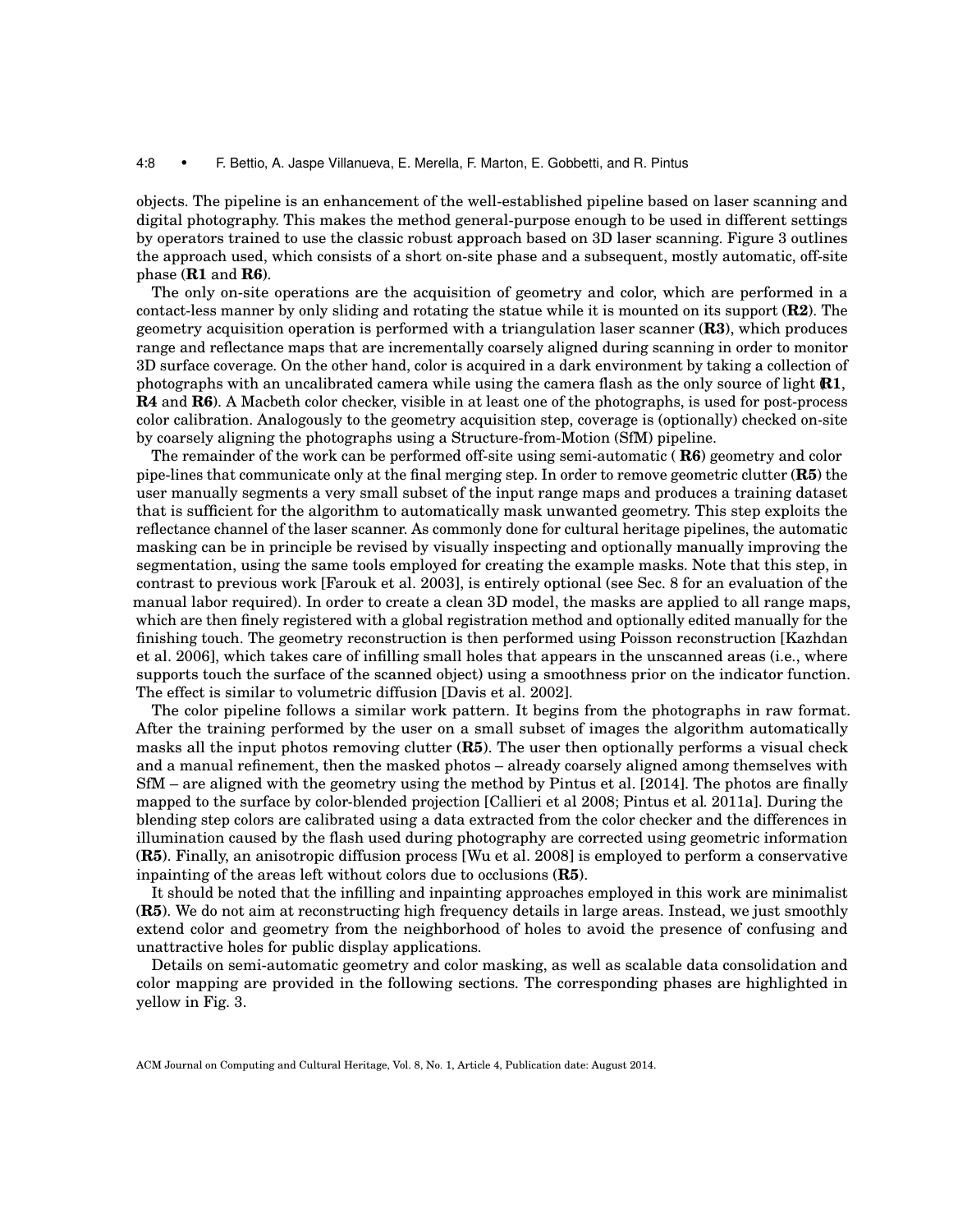#### 4. DATA ACQUISITION

While geometry acquisition is performed using the standard triangulation laser scanning approach, color acquisition is performed using an uncalibrated flash camera. In our context, flash illumination is a viable way to image the objects, as it provides us with sharp shadows together with information on the image-specific direction of the illumination. Since at color mapping-time the geometry of the image is known, we can correct each projected pixel according to the position of the surface on which it projects with respect to the camera and the flash's light, thus obtaining a reasonable approximation of the surface albedo (see Sec. 7). In addition, cluttering material  $-e.g.,$  the supporting exostructure – generates sharp shadows which can be easily identified both by the masking process and by taking into account geometric occlusion in the color mapping process (see Sec. 5).

In contrast to previous work [Dellepiane et al. 2009; 2010; Levoy et al. 2000], we handle images directly in RAW format, which allows us to correct images without prior camera calibration. We experimentally measured that on a medium/high end camera, such as the Nikon D200 employed in our work, acquisition in RAW format produces images with pixel values proportional to the incoming radiance at medium illumination levels (as also verified elsewhere [Friedrich et al. 2010; Kim et al. 2012]), and that the flash emits a fairly uniform light within a reasonable working space.



Fig. 4. **Flash illumination.** Using RAW camera data distance-based scaling provides a reasonable correction. Balance between color channels can then be ensured using color-checker-based calibration.

Sensor near-linearity has been verified by taking images of a checkerboard in a dark room with t=1/250s f/11.0+0.0, ISO 400. As shown in the graph in Fig. 4 values (measured on the white checkerboard squares) are proportional to  $1/d^2$ , where d is the distance from the flash light. Distance-based scaling can be thus exploited at color mapping time to provide reasonable correction, while balance between color channels can be ensured using color-checker-based calibration (see Sec. 7). The characteristics of flash illumination have been verified by taking a photograph of a white diffuse material at 2m using the same 50mm lens used for photographing the statues. After correcting for lighting angle and distance the illumination varies only by a maximum of 7.6% within the view frustum.

While more accurate results may be obtainable with calibration techniques, even the most accurate ones performed off-site [Levoy et al. 2000; Dellepiane et al. 2009; 2010; Friedrich et al. 2010] do not perfectly match local shading and illumination settings since, in particular, indirect illumination is not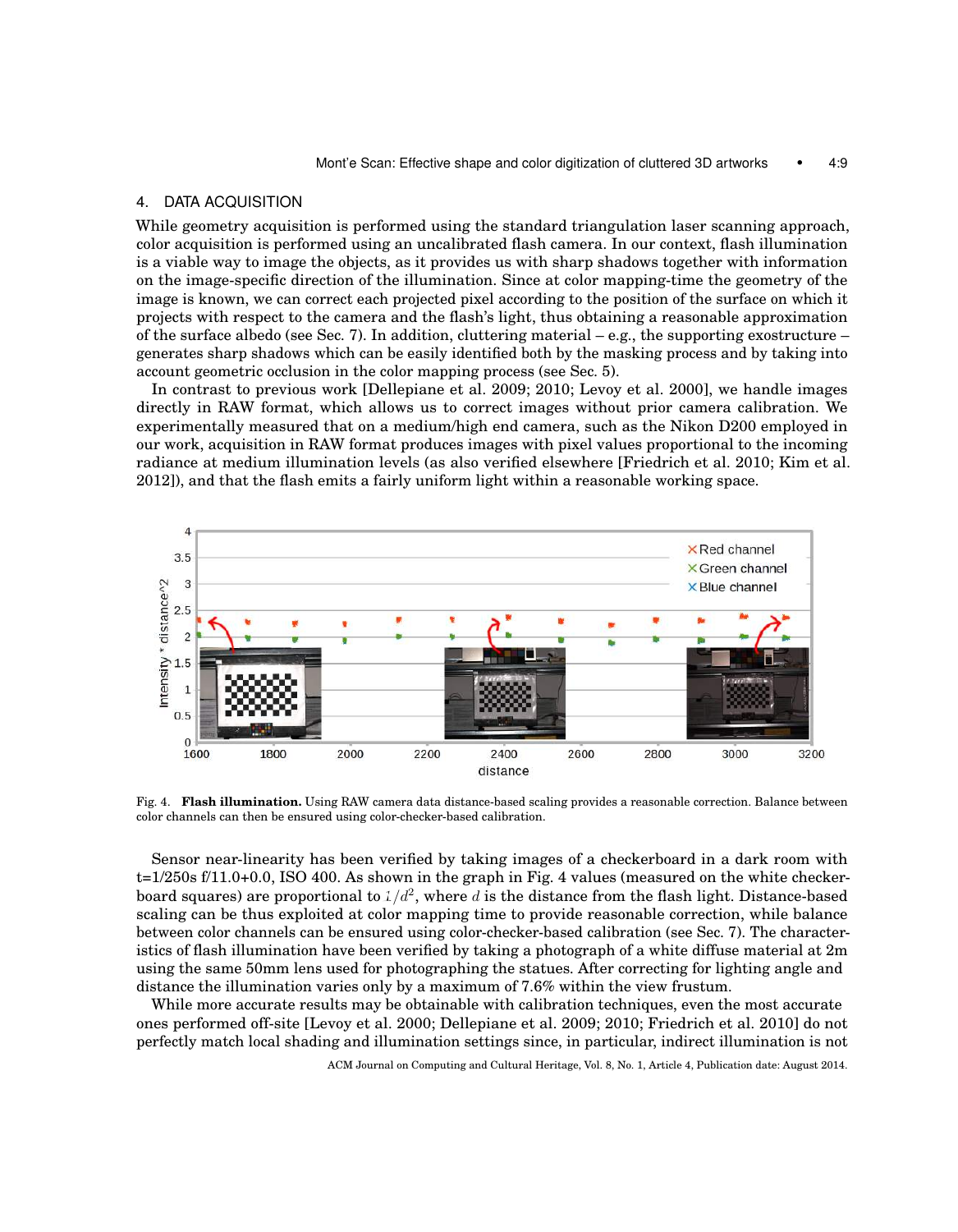# 4:10 • F. Bettio, A. Jaspe Villanueva, E. Merella, F. Marton, E. Gobbetti, and R. Pintus

taken into account and the photographed materials are (obviously) not perfect Lambertian scatterers. We thus consider this uncalibrated approach to be suitable for practical use. It should be noted that whenever needed these alternate techniques can be easily performed during post-processing using the same captured data. Indeed, the availability of RAW images in the captured database grants the ability to perform a variety of post-process enhancements [Kim et al. 2012].

# 5. SEMI-AUTOMATIC GEOMETRY AND COLOR MASKING

Our masking process aims to separate the foreground geometry (the object to be modeled) from the cluttering data (in particular, occluding objects), under the assumption of different appearances – as captured in the reflectance and color signals. Starting from a manual segmentation of a small set of examples (Sec. 5.1) we train a histogram-based classifier of the materials (Sec. 5.1), which is then refined by finding an optimal labeling of pixels using graph cuts (Sec. 5.3). Then, a final (optional) user-assisted revision can be performed using the same tool used for manual segmentation.



Fig. 5. **Automatic masking.** Geometry (top) and color (bottom) results for a single image. From left to right: acquired reflectance/color image; user-generated ground truth masking; mask generated by histogram-based classification; final automatically generated mask; difference to ground truth; magnified region of difference image. In the difference image, black and white pixels are perfect matches, while yellow pixels are false positives, green pixels are false negative points on this image, and red pixels are real false negative points considering the entire dataset.

# 5.1 Manual segmentation

To perform the initial training the user is provided with a custom segmentation tool, with the same interface for range maps and color images. The tool allows the user to visually browse images/scans in the acquisition database, visually select a small subset (typically, less than 5%) and draw a segmentation in the form of a binary mask – using white for foreground and black for background. The mask layer is rendered on top of the image layer and the user can vary the transparency of the mask to evaluate the masking results. In addition to using standard draw/erase brushes, our tool supports interactive grab-cut segmentation [Rother et al. 2004] in which the user selects a bounding box of the foreground object to initialize the segmentation method.

# 5.2 Histogram-based classification

The user-selected small subset of manually masked images and range maps is used to learn a rough statistical distribution of pixel values that characterize foreground objects. For artifacts made of fairly uniform materials – e.g., stone sculptures – 3-4 range maps and 4-5 images are typically sufficient.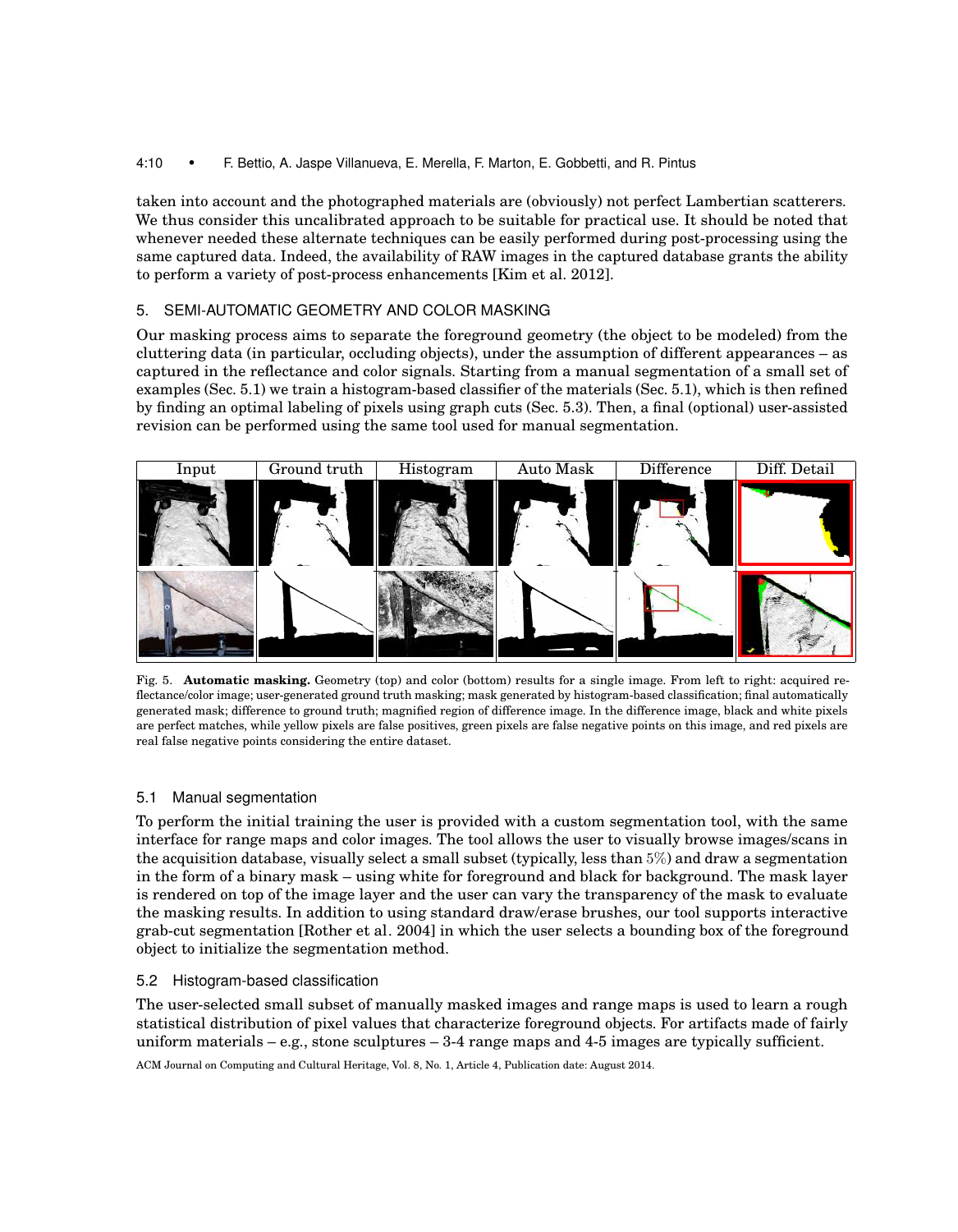For the range maps we build a 1D histogram of reflectance values, quantized to 32 levels, by accumulating all pixels that were marked as foreground in the user-defined mask. On the other hand, for the color images we use a 2D histogram based on hue and saturation, both quantized to 32 levels. Ignoring the value component is more robust to shading variation due to flash illumination and variable surface orientation. The process is repeated for all manually masked images, thus accumulating histogram values before a final normalization step.

The histogram computed on the training set can be used for a rough classification of range map/image pixels based on reflectance/color information. This classification is simply obtained by back-projecting each image pixel to the corresponding bin location and interpreting the normalized histogram value as a foreground probability.

It is worth noting that whether the histogram is computed from foreground or clutter data is not important; as long as the rest of the pipeline is consistent the only constraint is the aforementioned assumption that the two appearances are reasonably well separable.

### 5.3 Graph cut segmentation

As illustrated in Fig. 5, third column, the histogram-based classification is very noisy but roughly succeeds in identifying the foreground pixels, which are generally marked with high probabilities. This justifies our use of histograms for the rough classification step rather than the more complex statistical representations typically used in soft segmentation [Ruzon and Tomasi 2000; Chuang et al. 2001].

Segmentation is improved by using the rough histogram-based classification as starting point for an iterated graph cut process. We initially separate all pixels in two regions: probably foreground for those with normalized histogram value larger than 0.5, and probably background for the others. We then iteratively apply the GrabCut [Rother et al . 2004] segmentation algorithm using a Gaussian Mixture Model with 5 components per region and estimating segmentation using min-cut. As illustrated in Fig. 5, column 4, the process produces tight and well regularized segmentation masks.

#### 5.4 Morphological post-pass

Since masks must be conservative, especially at silhouette boundaries where a small misalignment is likely to occur, we found it useful to post-process the masks using morphological filters. After denoising the mask using a small median filter (5x5 in this work) we perform an erosion of the mask using an octagon kernel (4x4 in this case). This step has the effect of eliminating small isolated spots and to avoid being too close to the silhouettes, and the removal does not create problems given the large overlap of images that cover the model.

## 6. DATA CONSOLIDATION AND EDITING

The final result of the automatic masking step is a mask image associated to each range map and color image. These masks are used for pre-filtering the geometry and color information before further processing.

The remaining processing steps, optionally including color mapping (see Sec. 7), are performed by using an editable out-of-core structure based on a forest of octrees. The structure consists of a scene structure, hierarchically grouping models and associating to each group a rigid body transformation for positioning it with respect to its parent. The leafs of the scene structure are out-of-core octrees of points. Similarly to the system of Wand et al. [2007], the data points are stored unmodified in the leaf nodes of the octrees while inner nodes provide grid-quantization-based multiresolution representations. In contrast to previous work, we dynamically decide whether to subdivide or merge nodes based on a local dynamic density estimation. In particular, at each insertion/deletion operation in a leaf node, we count how many grid cells are occupied in the quantization grid that would be associated to the node upon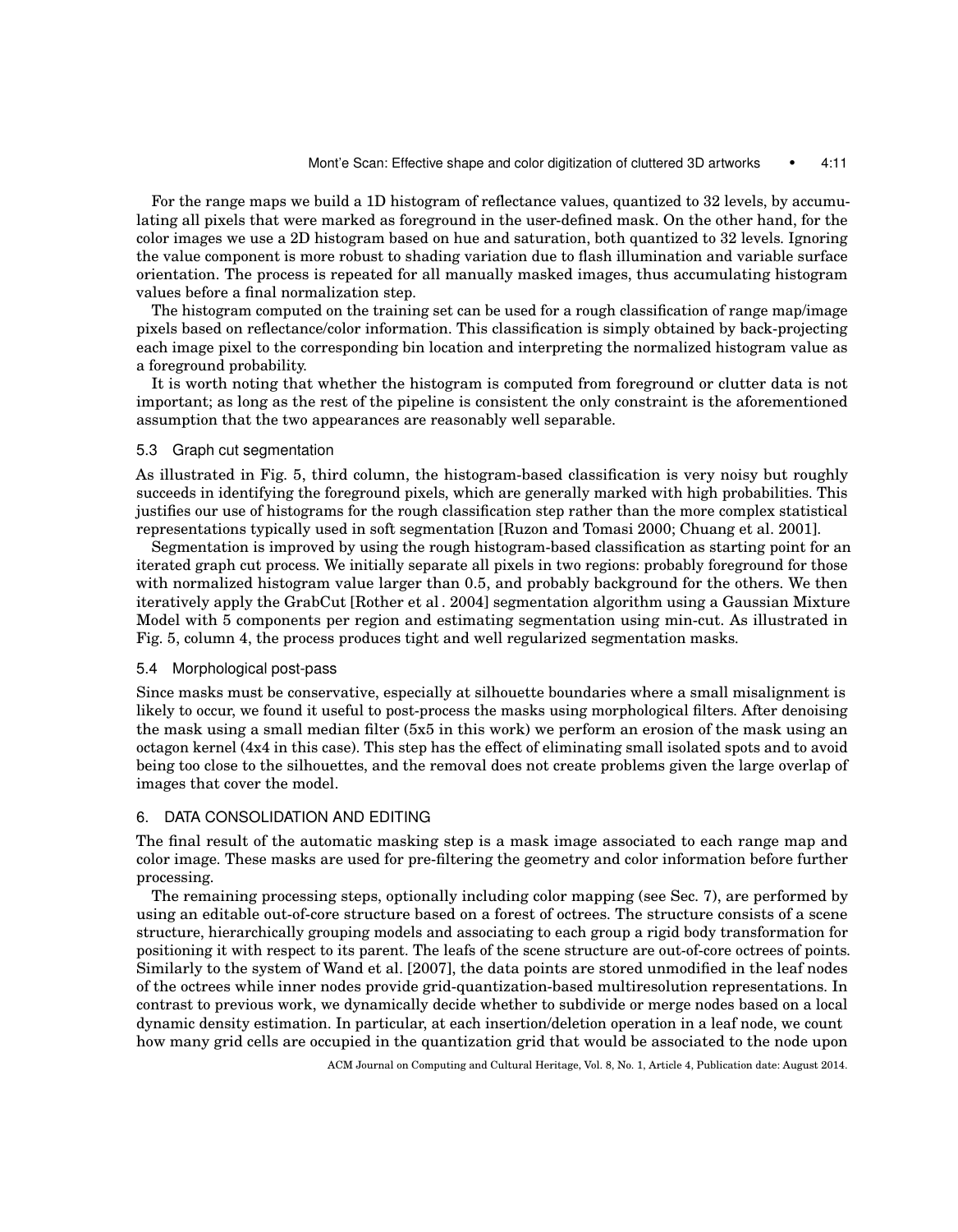#### 4:12 • F. Bettio, A. Jaspe Villanueva, E. Merella, F. Marton, E. Gobbetti, and R. Pintus



Fig. 6. **Interactive inspection and editing.** Left: all captured range maps imported into the out-of-core scene structure without applying masks. Right: automatic masking removes most – if not all – clutter. Editing can thus be limited to fixing fine details.

subdivision. If this number is larger than four times the number of points, we consider the node dense enough for splitting. The structure provides efficient rendering and allows for handling very large data sets using out-of-core storage, while supporting efficient online insertion, deletion and modification of point samples.

After completing the masking process we import into a scene structure all the range maps, using a separate octree for each one (see Fig. 6). The initial transformation of each range map is the coarse alignment transformation computed during the scanning operation, while normals and local sampling space are computed by local differences. The hierarchical scene structure is exploited for grouping scans (e.g., separating low-res from hi-res scans and labeling semantically relevant parts). Alignment and editing operations are applied to the structure using an interactive editor. Alignment is performed by applying to (a subsets of) the range scans a global registration method based on the scalable approach by Pulli et al. [1999], using GPU-accelerated KNN to speed-up local pairwise ICP [Cayton 2012]. After satisfactory global alignment multiple octrees can optionally be merged together. Interactive editing is performed on the structure using a select-and-apply paradigm that supports undo history. At each application of a modifier (e.g., point deletion) modified samples are moved to a temporary out-of-core structure (a memory-mapped array) prior to modification. By associating the array to the undo list we are able to perform reversible editing.

The final colored point clouds can then be further elaborated to produce seamless surface models. To produce consolidated models represented as colored triangle meshes, the most common surface representation, there exist a number of state-of-the-art approaches [Cuccuru et al. 2009; Manson et al. 2008; Kazhdan et al. 2006]. We have adopted the recent screened Poisson surface reconstruction approach [Kazhdan and Hoppe 2013] which produces high-quality watertight reconstructions by incorporating input points as interpolating constraints, while reasonably infilling missing areas based on smoothness priors. Because the Poisson approach does not handle colored surfaces we incorporate color in a post-processing phase (see Sec. 7.1).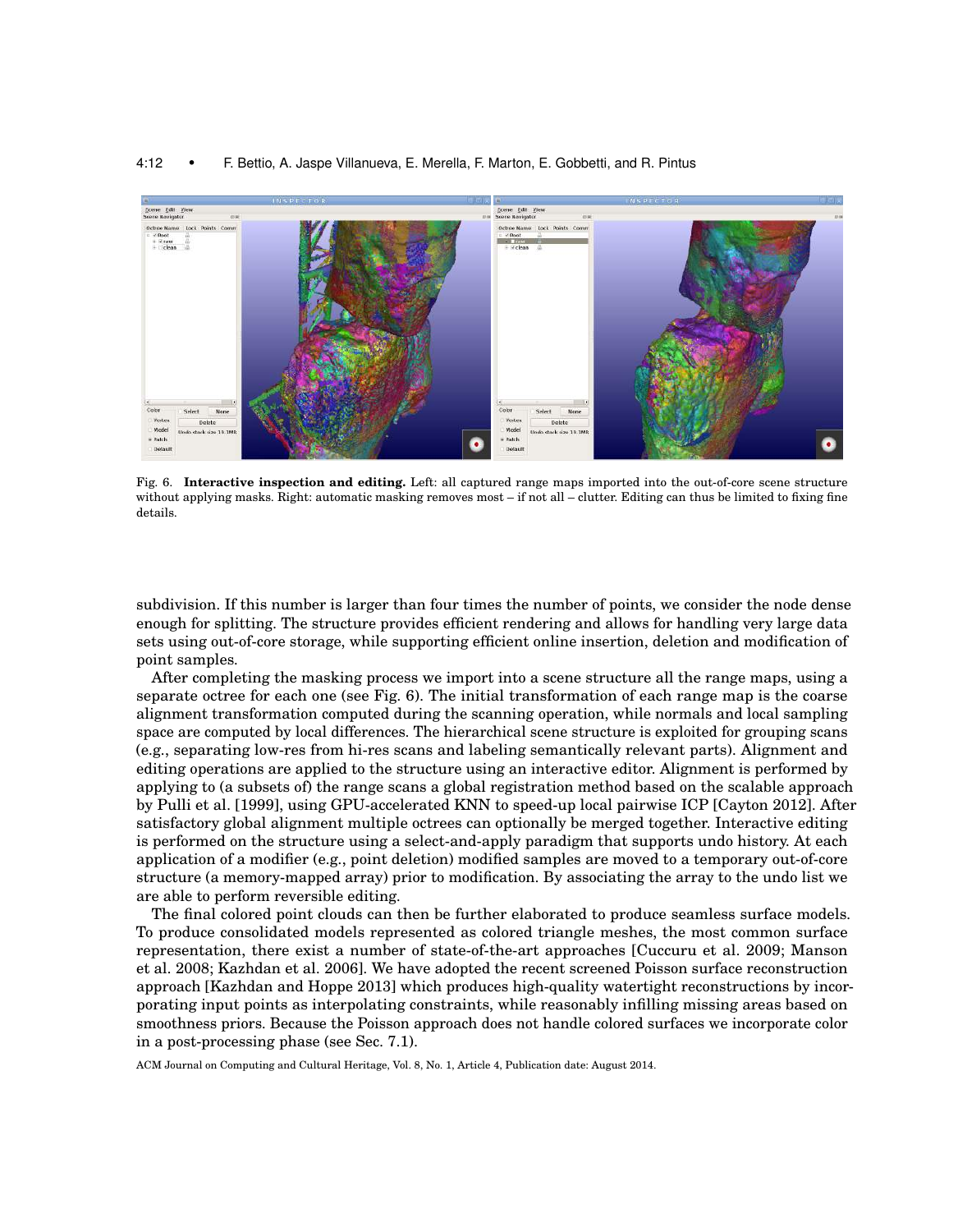## 7. COLOR CORRECTION, MAPPING, AND INPAINTING

The color attribute is obtained first by projecting masked photos onto the 3D model reference frame and then performing seamless texture blending of those images onto the surface [Pintus et al. 2011c; Pintus et al. 2011a]. In contrast to previous work, we blend and map images directly to the out-of-core structure and perform color correction starting from captured RAW images during the mapping operation.

#### 7.1 Streaming color mapping

Our streaming photo blending implementation closely follows our previous work [Pintus et al. 2011c; Pintus et al. 2011a], which we have extended to work on the multiresolution point cloud structure. We associate a blending weight to each point, which is initialized at zero. We then perform photo blending adding one image at a time. For each image, we start rendering the point cloud from the camera point of view, using a rendering method that performs a screen-space surface reconstruction and adapting the point cloud resolution to 1 projected point/pixel. We then estimate a per-pixel blending weight with screen-space GPU operations that take as input the depth buffer as well as the stencil masks (see Pintus et al. [Pintus et al. 2011a] for details). In a second pass on the point cloud, we update the point colors and weights contained in the visible samples of the leafs of the multiresolution structure. Once all images are updated we consolidate the structure recomputing bottom-up the colors and weights of inner node samples using averaging operations. As a result, the colored models are available in our out-of-core multiresolution point cloud structure for further editing.

In order to apply this same process to triangulated surfaces, such as those coming out of the Poisson reconstruction, we import the surface vertices in our octree, perform the mapping, and then map the color back to the triangulated surface. In this manner we can use the spatial partitioning structure for view-frustum and occlusion culling during mapping operations.



Fig. 7. **Color correction and relighting.** Left: original image under flash illumination; note the sharp shadows and uneven intensity. Center-left: projected color with distance-based correction and no synthetic illumination; notice that the flash highlight has been removed, but a darker shade is on the slanted surface. Center-right: projected color with distance-based and orientationbased correction and no synthetic illumination; note the even distribution and good approximation of surface albedo. Right: synthetically illuminated model based on recovered albedo using a different lighting setup.

#### 7.2 Flash color correction

Color correction happens at color blending time during color mapping operations. At this phase of the processing the color mapping algorithm knows the color stored in the corresponding pixel of the RAW image (the  $\emph{apparent color}$   $\mathbf{C}_{(raw)}$ ), the camera parameters (camera intrinsic and extrinsic parameters as well as flash position), and the geometric information of the current sample (position and normal stored in the corresponding pixel of the frame buffers used to compute blending weights).

As we verified, the RAW data acquisition produces images where each pixel value is proportional to incoming radiance and the flash light is fairly uniform (see Sec. 4). Therefore, we apply a simple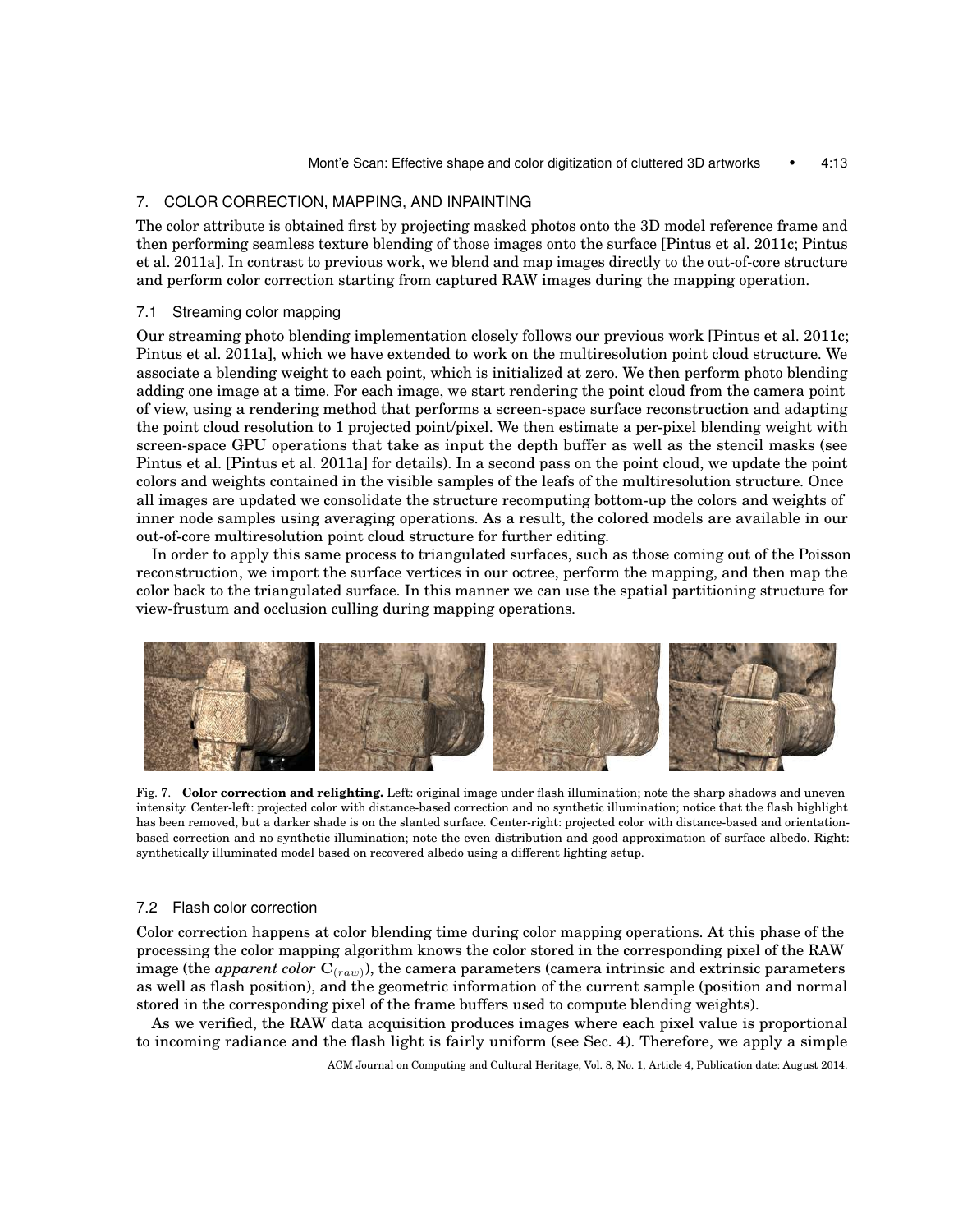#### 4:14 • F. Bettio, A. Jaspe Villanueva, E. Merella, F. Marton, E. Gobbetti, and R. Pintus

color correction method based of first principles, similar to the original approach of Levoy et al. [2000], but without per-pixel calibration of flash illumination and camera response. The results presented in this paper assume that the imaged surface is a Lambertian scatterer so that the measured color, for a sufficiently distant illumination, can be approximated for each color channel  $i$  by

$$
\mathbf{C}_{(raw)}^{(i)} \approx w_{(balance)}^{(i)} \frac{\mathbf{L}_{(flash)}}{d^2} \mathbf{C}_{(surface)}^{(i)} (\mathbf{\mathbf{a}} \cdot \mathbf{I})^+ \tag{1}
$$

where  $w_{loc}^{(i)}$  $\sum_{(balance)}^{(i)}$  is the channel's scale factor used to achieve color balance,  $\widehat{L_{(flash)}}$  is flash intensity,  $\mathbf{C}^{(i)}_{\scriptscriptstyle (es)}$  $\binom{v}{\text{surface}}$  is the diffuse reflectance (albedo) of the colored surface sample, **n** is the surface sample normal,  $l$  is the flash light direction, and  $d$  is the distance of the surface sample from the flash light. As in standard settings, the color balance factors are recovered by taking a single image of a calibration target (Macbeth charts in our case) and using the same setting used for taking the photographs of the artifacts.

Thus, to compute the color of the surface at color mapping time we consider a user-provided desired object distance  $d_o$ , using equation 1 to find

$$
\mathbf{C}_{(mapped)}^{(i)} = \frac{d^2}{w_{(balance)}^{(i)}d_0^2(\epsilon + (1 - \epsilon)\tilde{\mathbf{a}} \cdot \mathbf{I})} \mathbf{C}_{(raw)}^{(i)}
$$
(2)

where  $\epsilon$  is a small non-null value (0.1 in our case) and  $\tilde{n}$  is the smoothed normal (obtained in screenspace with a 5x5 averaging filter. Normal smoothing and dot product offsetting are introduced to reduce the effect of possible over-corrections in the presence of a small misalignment – particularly at grazing angles. It should be noted that, since the Lambertian model does not take into account the roughness of the surface, under flash illumination it tends to over-shadow at grazing angles. As noted by Oren and Nayar [Oren and Nayar 1994], this effect is due to the fact that while the brightness of a Lambertian surface is independent of viewing direction, the brightness of a rough surface increases as the viewing direction approaches the light source direction. The small angular weight correction thus also contributes to reduce the boosting of colors near silhouettes.

Figure 7 shows how a single flash image introduces sharp shadows and uneven intensity based on distance and angle of incidence. Shadows are removed by the color masking process described in Sec. 5 as well as by shadow mapping during color projection. Distance-based correction removes flash highlights but still produces darker shades on slanted surfaces. On the other hand, combining distance-based and orientation-based correction produces a reasonable approximation of surface albedo, thereby enabling a seamless combination of multiple images without illumination-dependent coloring. The resulting colored model can thus be used for synthetic relighting.

#### 7.3 Inpainting

Points of contacts between supports and status generate small holes in the geometry, as well as missing colors due to occlusions and shadows (seen in white in Fig. 8 left). In order to produce final colored watertight models – useful, e.g., for public presentations – it is important to smoothly reconstruct these missing areas. We took the conservative approach of only using smoothness priors to perform geometry infilling and color inpainting, rather than applying more invasive reconstruction methods based on – for instance – non-local cloning methods. This conservative approach has the advantage of not introducing spurious details, while repairing the surface enough to avoid the presence of distracting surface and color artifacts during virtual exploration.

Geometry infilling is simply achieved by applying a Poisson surface reconstruction method [Kazhdan and Hoppe 2013] to reasonably infill missing areas based on smoothness priors (see Fig. 8 center).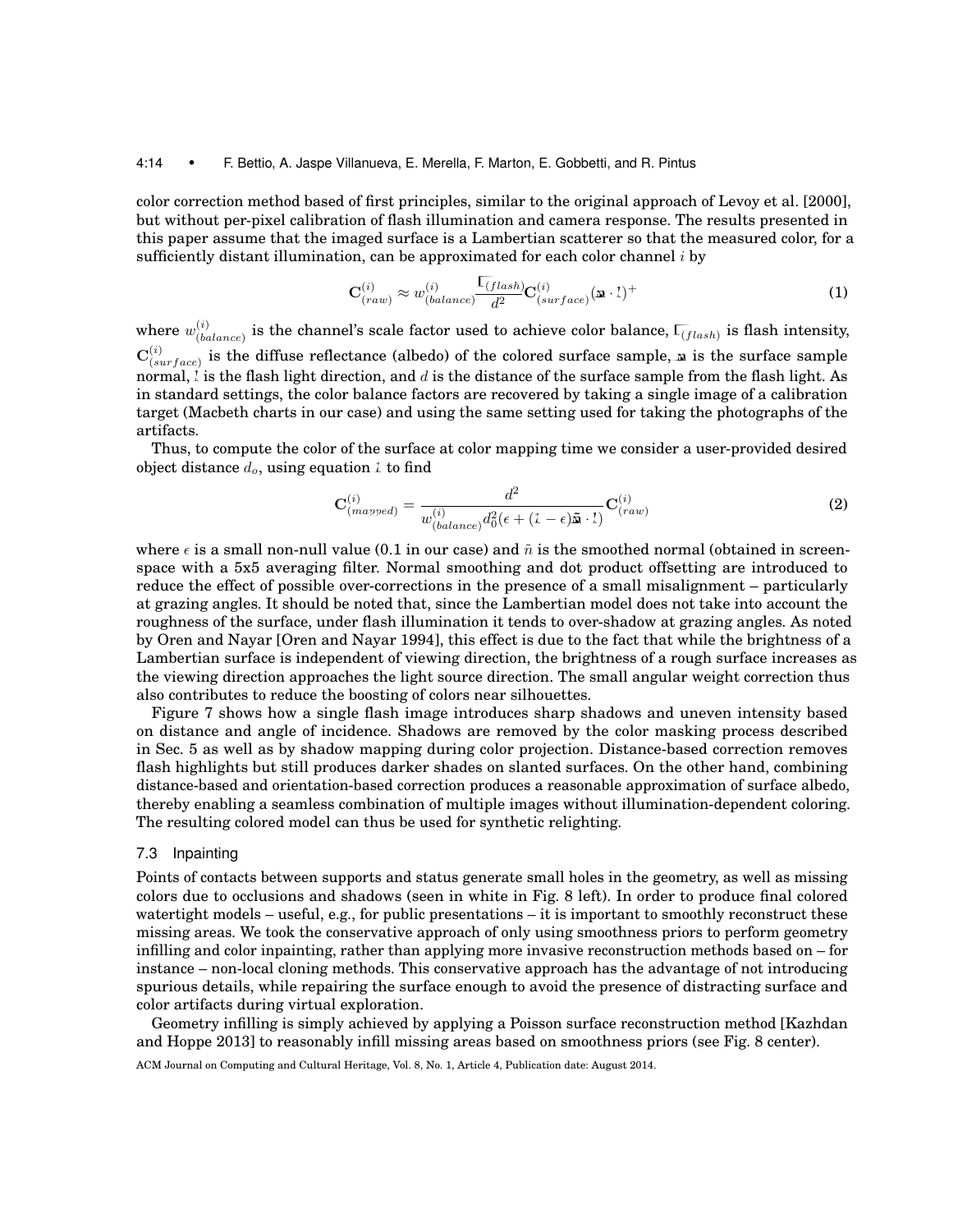#### Mont'e Scan: Effective shape and color digitization of cluttered 3D artworks • 4:15

On the other hand, color inpainting uses an anisotropic color diffusion process [Wu et al. 2008] implemented in a multigrid framework. We employ a meshless approach that can be applied either to the vertices of the triangle mesh produced by Poisson reconstruction, or directly to a point cloud constructed from it. We assume that each color sample stores the accumulated color and weight coming from color blending. We first extract all points with a null weight, which are those requiring infilling. We then extract a neighbor graph for this point cloud (by edge connectivity when operating on a triangle mesh or by a k-nearest neighbor search, with k=8, when working on point clouds), growing the graph by one layer in order to include colored points in the neighborhood of holes. We then produce a hierarchy of simplified graphs using sequence coarsening operations on the neighbor graph, so that each level has only one quarter of the samples of the finer one. We stop simplification when the number of nodes is small enough (less than 1000 in this paper) or no more simplification edges exists. The graph is used to quickly compute anisotropic diffusion using a multigrid solver based on V-Cycle iterations. Boundary conditions are computed using the samples with non-zero weight that are included in the hierarchy. The anisotropic diffusion equations are then successively transferred to coarser grids by simple averaging and used in a coarse-to-fine error-correction scheme. Once the coarser grid is reached the problem is solved through Gauss-Seidel iterations and the coarse grid estimates of the residual error can be propagated down to the original grid and used to refine the solution. The cycle is repeated a few times until convergence (results in this paper use 10 V-Cycle iterations). As illustrated in Fig 8 right, color diffusion combined with watertight surface reconstruction successfully masks the color and geometry artifacts due to occlusion and shadows. It is important to note that the original colors and geometry are preserved in the database and that these extra colors can be easily removed from presentation when desired.



Fig. 8. **Geometry infilling and inpainting.** Left: the points of contact between the support and the statue generate small holes in the geometry as well as missing colors due to occlusions (in white). Middle: Poisson reconstruction smoothly infills holes. Right: color is diffused anisotropically for conservative inpainting.

## 8. IMPLEMENTATION AND RESULTS

We implemented the methods described in this paper in a C++ software library and system running on Linux. The out-of-core octree structure is implemented on top of *Berkeley DB 4.8.3*, while *OpenMP* is used for parallelizing blending operations. The automatic masking subsystem is implemented on top of *OpenCV 2.4.3*. RAW color images from the camera are handled using the *dcraw 9.10* library. The SfM software used for image-to-image alignment is *Bundler 0.4.1* [Snavely et al. 2008]. All tests were run on a PC with an 8-core Intel Core i7-3820 CPU (3.60GHz), 64GB RAM and an NVIDIA GTX680 graphics board.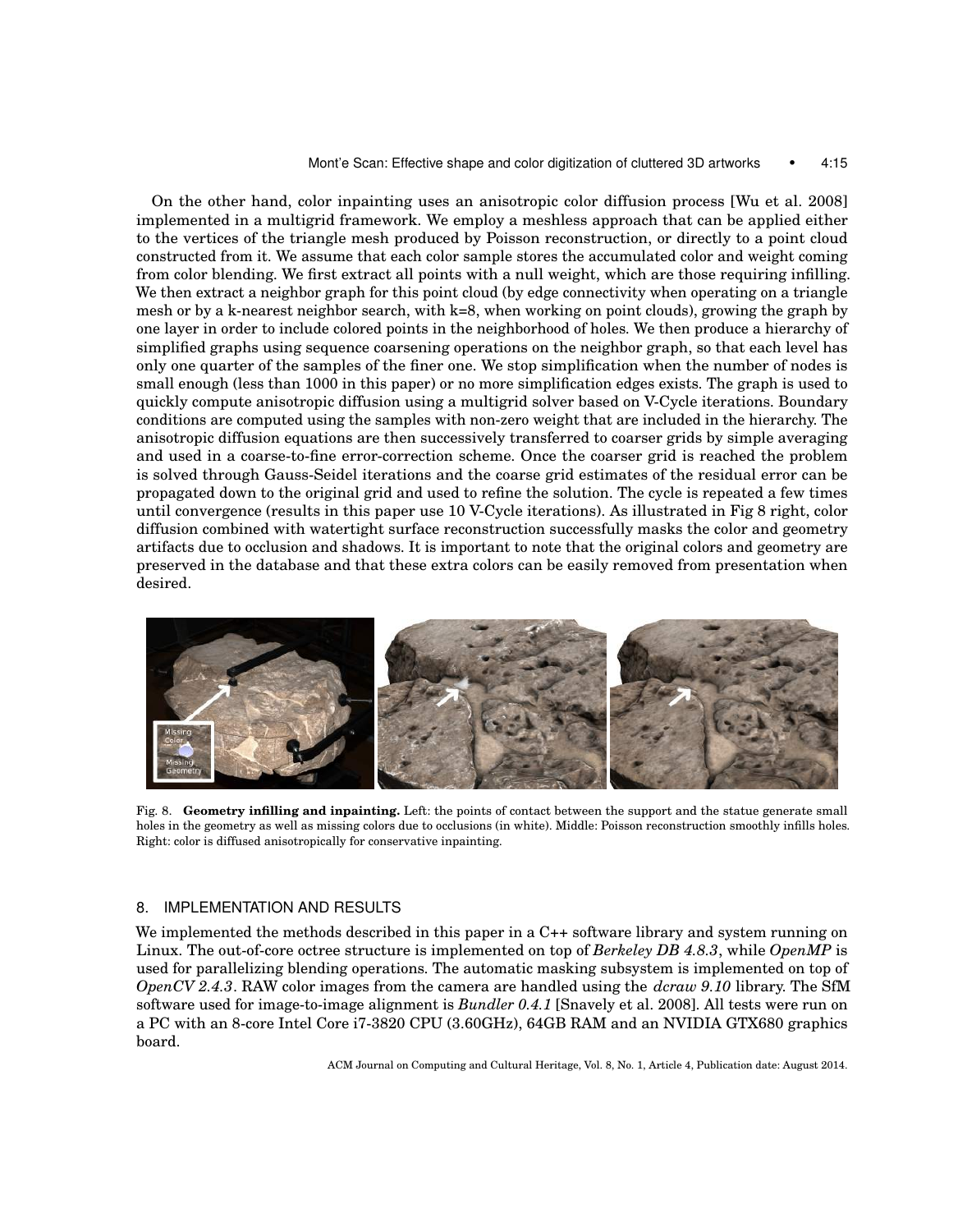

Fig. 9. **Reconstructed Status of the Mont'e Prama complex.** Colored reconstructions of the 37 reassembled statues.

## 8.1 Acquisition

The scanning campaign covered 37 statues, which were scanned and photographed directly in the museum. Fig. 9 summarizes the reconstruction results. The geometry of all the statues was acquired at a resolution of 0.25mm using a Minolta Vivid 9i in tele mode, resulting in over 6200 640x480 range scans. The number or scans includes a few (wide) coarse scans which fully cover the statue, that were acquired to help with global scan registration. The scanning campaign produced over 1.3G valid position samples. Color was acquired with a Nikon D200 camera mounting a 50mm lens. All photos were taken with a flash in a dark room, with a shutter speed of 1/250s, aperture f/11.0+0.0, and ISO sensitivity 400. A total of 3817 10Mpixel photographs were produced. The on-site scanning campaign required 620 hours to complete for a team of two people, one camera, and one scanner. In practice, on-site time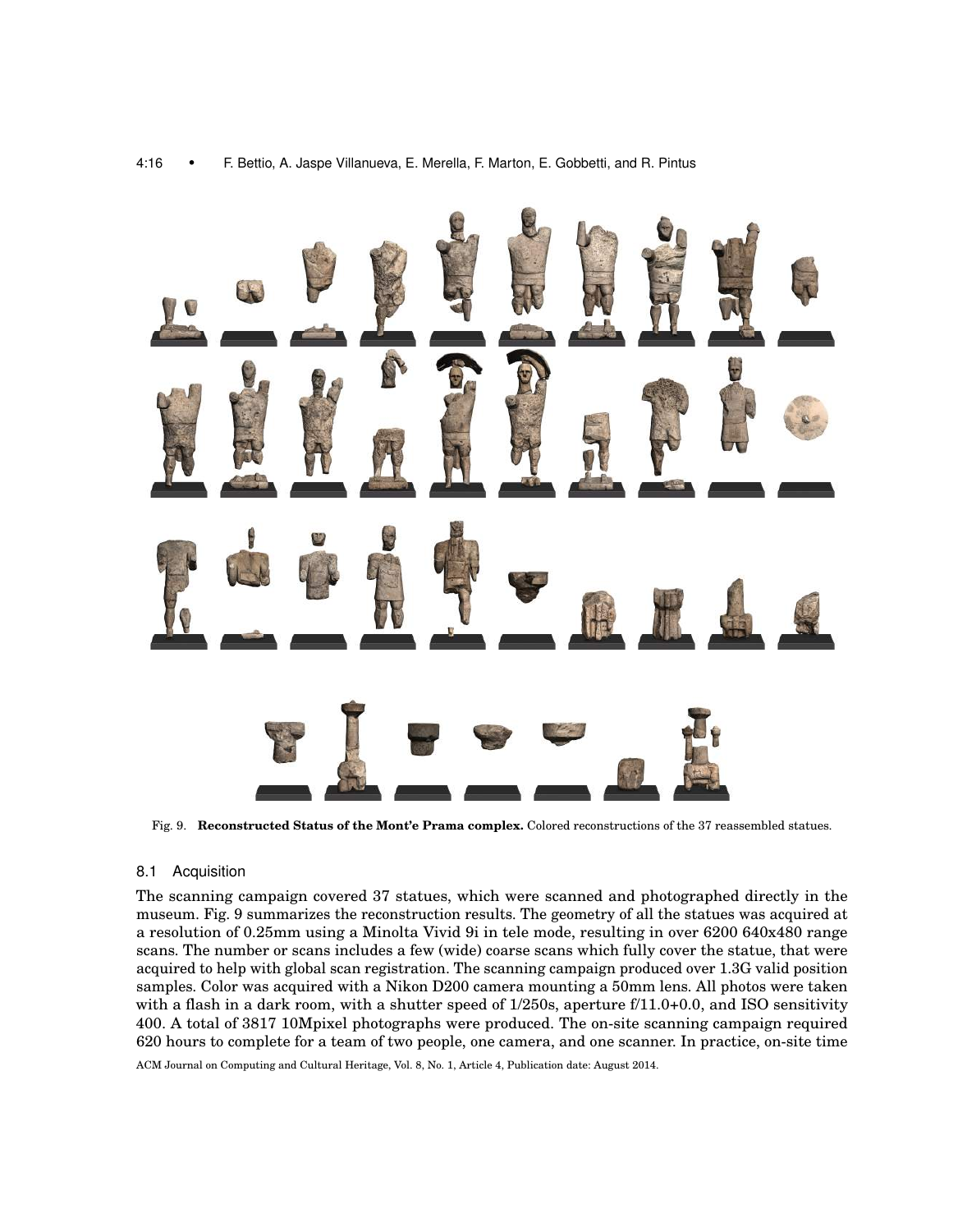was reduced by parallelizing acquisition with two scanning teams working on two statues at a time. The acquisition time includes scanning sessions, flash photography sessions (in dark room), and coarse alignment of scans using our point cloud editor. Photo alignment using the SfM pipeline was performed after each flash acquisition session, and in parallel to the scanning session, in order to verify whether sufficient coverage had been reached. Average bundle adjustment time was of 2 hours/statue.

8.2 Automatic geometric masking

The quality and efficiency of our automatic geometric masking process was extensively evaluated on a selected dataset, which was also manually segmented to create a ground-truth result. The digital acquisition of selected statue, named *Guerriero3* and depicted in Fig. 1, is composed by 226 range maps (54 of which containing clutter data).

|                             | Samples                 | $\%$                 |
|-----------------------------|-------------------------|----------------------|
| <b>Model points</b>         | 51.4M                   |                      |
| <b>Clutter points</b>       | 790K                    |                      |
| <b>False-Positives</b>      |                         | 240(486)[0.03(0.06)] |
| <b>False-Negatives</b>      | 35757(11219) 4.53(1.42) |                      |
| <b>True False-Negatives</b> | 5639 (2746) 0.68 (0.35) |                      |

Fig. 10. **Evaluation of automatic geometric masking.** Results of manual segmentation of a single statue (*Guerriero3*) compared with the results produced by automatic masking. We report the number of range map samples labeled as model ("Model points") and clutter ("Clutter points") in the ground truth dataset, the samples erroneously labeled as statue ("False-positives") or clutter ("False-negatives") in the automatic method, as well as the number of false negative points that really lead to missing data in the combined dataset ("True False-negatives"). Values between parentheses compare the manually refined and the ground-truth datasets, instead of the purely automatic method. Percentages are computed with respect to the number of clutter points.

Each ground-truth mask was created manually from the reflectance channel of the acquired range map using our interactive mask editor. An experienced user took about 330 minutes to complete the manual segmentation process for the entire statue. For the sake of completeness, we also measured the time required to remove clutter data from the 3D dataset by direct 3D point cloud editing, as done in typical scanning pipelines. Using our out-of-core point cloud editor this operation was completed by an experienced user in about 300 minutes, which is relatively similar to the time required for the manual 2D segmentation approach. By taking into account the relative complexity of the other statues, we can estimate a total time of about 130-150 man-hours for the manual cleaning of the entire collection of statues.

The automatic segmentation process was started by manually segmenting 5 reflectance images using the same editor used for manual segmentation. This training set was used as input for the automatic classifier. The entire process took 9 minutes for the creation of the training set and 6 minutes for the automatic computation of the mask on an 8-core processor. The automatically generated masks were then manually verified and retouched using our system. This additional step, which is optional, took about 30 minutes. Applying the automatic process to the entire statue collection only took 5 hours, excluding manual cleaning, and a total of 13.5 hours including the manual post-process cleanup: this result is a more than ten-fold speed-up with respect to the manual approaches.

The efficiency of the automatic masking method can be seen from the results presented in Fig. 10, which shows the results of the comparison tests between the automatically segmented masks (with and without post-process manual cleaning) and the ground-truth dataset.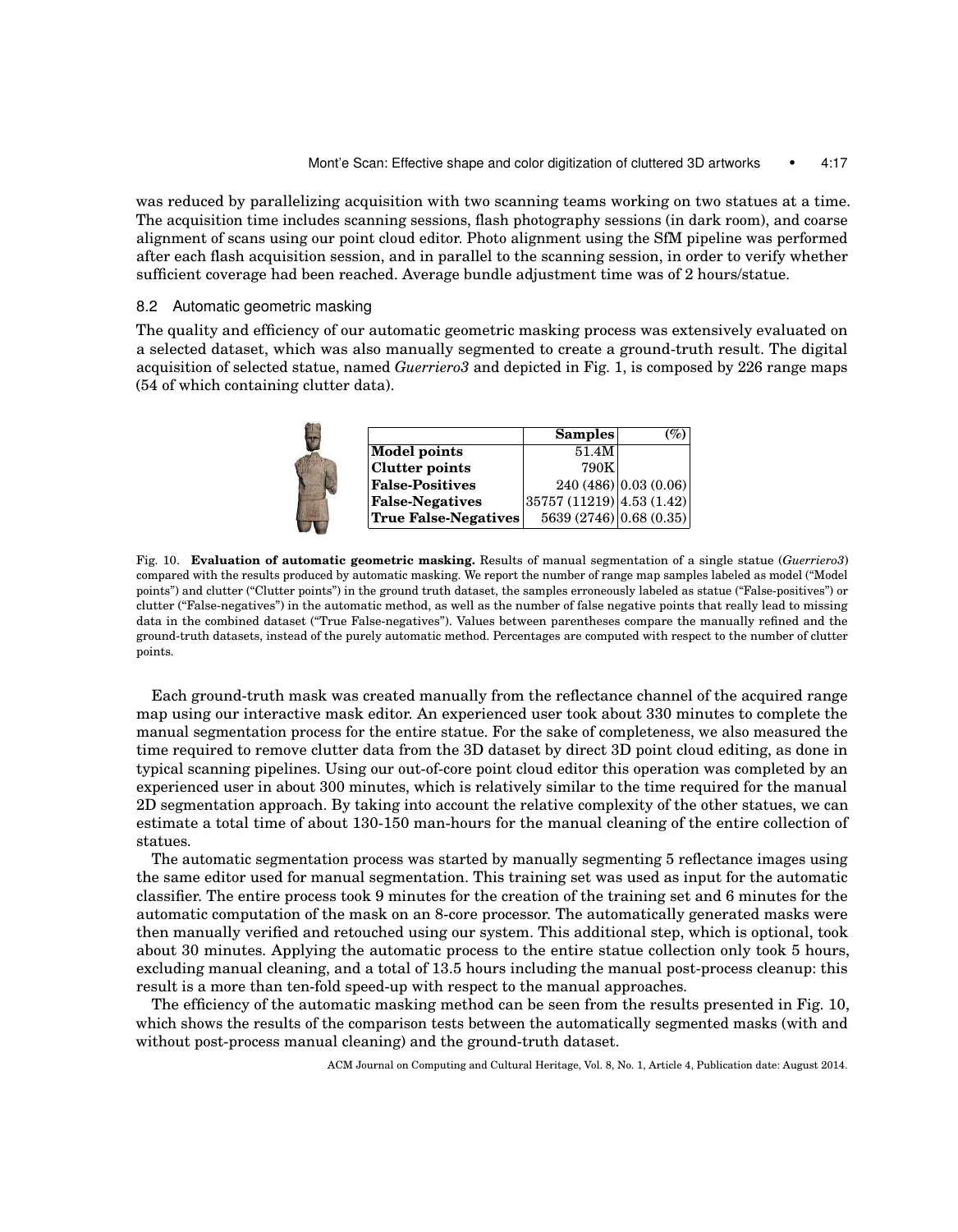#### 4:18 • F. Bettio, A. Jaspe Villanueva, E. Merella, F. Marton, E. Gobbetti, and R. Pintus

More than 95.0% of the clutter samples are correctly labeled. False-positive samples represent extra points which can be easily identified and removed from the automated masks via 2D editing and they are only about 0.03% of the total clutter in the ground-truth dataset. False-negative points represent statue samples that have been erroneously masked; they are about 4.5% (1.4% in the clean-up dataset) of the total clutter in the ground-truth dataset. Since overlapping range maps typically acquire the geometry of same model region from multiple points of view, a false-negative sample is not a problem if its value is correctly classified in at least one mask covering the same area. By taking into account this fact, we verified that the points that were completely missed by the acquisition (*True false negative*) are only 0.68% of the total imaged clutter surface. This check was performed by searching in overlapping scans for samples within a radius of 1mm from each missing sample. Therefore, we can conclude that only a small portion of the surface is missed by the system. Further, Fig. 5 illustrates the position of the missing points; from the images it is easy to see that the points in question are often very sparse or represent small boundary area of the model. Thus, their overall effect on dataset quality is quite limited.

#### 8.3 Automatic color masking

The quality and efficiency of the color masking process was evaluated in a manner analogous to the geometry masking procedure. The selected statue –"Guerriero3", depicted in Fig. 1 – was imaged by 68 photographs (33 of which containing clutter data). Manually masking the images took 181 minutes, while applying the automated process required 9 minutes to generate the training set, 15 minutes to automatically compute the masks on 8 CPU cores, plus a final 30 minutes for the optional manual post-process cleanup. The speed-up provided by our automated procedure is, again, substantial. The semi-automatic masking process for the entire set of statues only required a total of 41 hours (17 hours without the post-process cleaning). By taking into account the relative complexity of the other statues, we can estimate a total time of about 145 man-hours for the manual cleaning of the entire collection of statues.

|                       | <b>Samples</b>          | (%) |
|-----------------------|-------------------------|-----|
| <b>Model points</b>   | 220.5M                  |     |
| <b>Clutter points</b> | 12.1M                   |     |
| <b>False-Positive</b> | 381K(334K) 3.16(2.77)   |     |
| <b>False-Negative</b> | 263K (253K) 2.18 (2.09) |     |
| True False-Negative   | 8642 (7725) 0.07 (0.06) |     |

Fig. 11. **Evaluation of automatic color masking.** Results of manual segmentation of a single statue (*Guerriero3*) compared with automatic masking results. We report the number of colored samples labeled as model ("Model points") and clutter ("Clutter points") in the ground truth dataset, the samples erroneously labeled as statue ("False-positives") or clutter ("False-negatives") by the automatic method, as well as the number of false negative points that really lead to missing data in the combined dataset ("True False-negatives"). Values between parentheses compare the manually refined and the ground-truth datasets, instead of the purely automatic method. Percentages are computed with respect to the number of clutter points.

As illustrated in the table in Fig. 11, the color masking procedures achieves results similar to those obtained by geometry masking. Again, about 95.0% of the samples are labeled correctly. In this case, false-positive samples are points where clutter color could potentially leak to geometry areas. These represent about 3% of the clutter area – i.e., below 0.2% of the model area. Instead, false-negative points are statue samples that do not receive color by a given image since they have been erroneously masked; they are about 2.2% (2.1% in the cleaned-up dataset) of the total clutter in the ground-truth dataset, but reduce to negligible amounts when considering overlapping photographs. This is because of the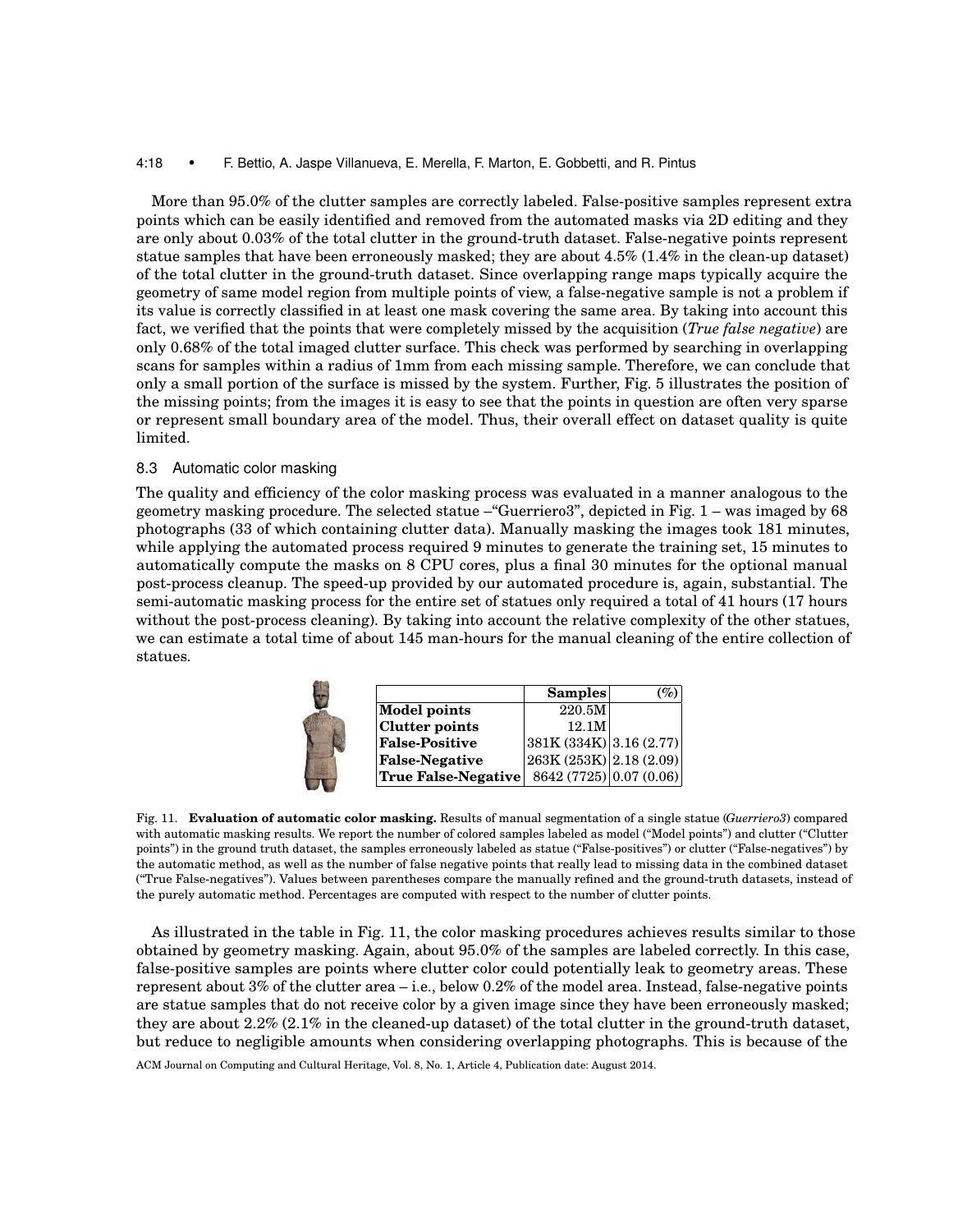large overlap between photos and the concentration of false negative in thin boundary areas covered from other angles. Sampling redundancy, required for alignment purposes, is thus also very beneficial to the automatic masking process.

#### 8.4 Consolidation and coloring

The generated geometry and color masks were used to create digital 3D models of the 37 statues (see Fig. 9). After cleaning, all models were imported into our system based on forests of octrees, which was used for all the 3D editing and color blending. We use lossless compression when storing our hierarchical database, thus achieving an average cost of about 38B/sample, with per-sample positions, normals, radii, colors, and blending weights (including database overhead). Disk footprints for our multiresolution editable representation are thus similar to storing single-resolution uncompressed data.

We compared the performance of our system to the state-of-the-art streaming color blender [Pintus et al. 2011a]. Our pipeline required a total of 23 minutes for blending the *Guerriero3* statue; as we already mentioned, the pipeline works directly on the editable representation of the model and includes color correction for flash illumination. On the other hand, the streaming color blender required 2.5 minutes for pre-computing the Morton-ordered sample stream and the culling hierarchy, and 26 minutes for color blending. Therefore, the increased flexibility of our system does not introduce additional overhead in the form of processing time nor does it require additional temporary storage – all while supporting fast turnaround times during iterative editing sessions.

Flash color correction proved to be adequate in our evaluation. It produces visually appealing results without unwanted color variation and/or visible seams between acquisitions (see Fig. 7 for an example). It is important to note that, while no painting results are currently visible on the statues, including natural color considerably adds to the realism of the reconstruction, as demonstrated in Fig. 12.



Fig. 12. **Effect of color mapping.** From left to right: original photograph (boxer 16); virtual reconstruction without color; virtual reconstruction with color.

## 9. CONCLUSION

We have presented an approach for improving the digitization of shape and color of 3D artworks in a cluttered environment using 3D laser scanning and flash photography. The method was evaluated in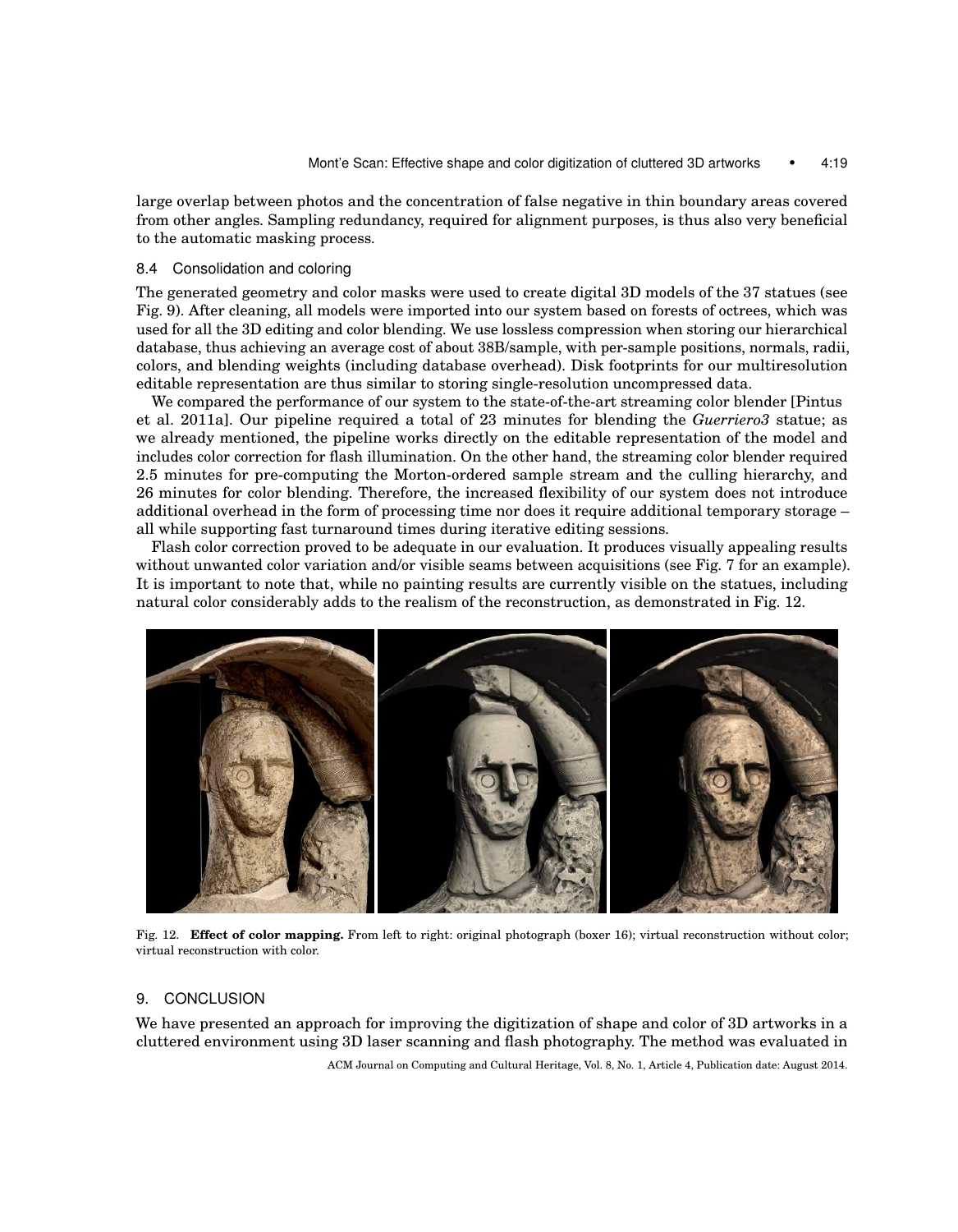#### 4:20 • F. Bettio, A. Jaspe Villanueva, E. Merella, F. Marton, E. Gobbetti, and R. Pintus

the context of a real-world large-scale digital reconstruction project concerning 37 statues mounted on supports. It proved capable of notably reducing on-site acquisition times and off-site editing times, while being able to produce good-quality results.

Our method is of general applicability and is able to handle the difficult case of on-site acquisition in a cluttered environment, as exemplified by the problem of acquiring models of statue fragments held in place by exostructures. The technique is based on the standard combination of laser scanning and flash digital photography. One of its main advantages is that it does not need complex illumination setups (just a dark room during color acquisition), thus reducing the time required for color acquisition. Further, it drastically reduces post-processing time when compared to current procedures, thanks to semi-automatic masking of color and geometry and scalable color-corrected color blending. The produced colored 3D models are the starting point for creating a large number of applications based on visual communication, including passive approaches (e.g., still images, video, computer animations) and interactive ones (e.g., multimedia books, web distribution, interactive navigation).

In its current implementation the method assumes that the statue material is easily separable from the unwanted support structure by analyzing reflectance and color, and cannot thus be successfully applied when the statue and the supporting structure are visually indistinguishable. However, this differentiation is enforced in modern restoration practices. The results presented in this paper take the assumption that the statue material is fairly diffuse and homogeneous – a common case for all ancient artifacts made of stone. This is not an intrinsic limitation of the method, since it could also be applied, just by reversing the masks, if the supporting material is diffuse and homogeneous. Regions of contact between the exostructure and the imaged object cannot obviously be recovered, since they are invisible to the imaging devices. This problem is common to all use-cases involving static supports. Since these parts are small and generally uninteresting, infilling techniques are typically used. However, this issue is orthogonal to this discussion. In the pipeline presented by this work, infilling is performed in a conservative way based on smoothness priors. An interesting avenue of future work would be to efficiently combine the method with more elaborate geometry and color synthesis techniques.

Our work aimed at improving the effectiveness of the standard 3D scanning pipe-line in the case of cluttered 3D models. This pipeline, combining passive and active acquisition methods, is currently among the most commonly applied in the cultural heritage domain, due to the good reliability in a large variety of settings. An important avenue of future work is to evaluate whether alternative image-based approaches based on digital photography can effectively be adapted to the same difficult settings, e.g., by incorporating clutter analysis and flash light modeling in dense reconstruction pipelines.

*Acknowledgments.* The authors are grateful to Marco Minoja, Elena Romoli, and Alessandro Usai of ArcheoCAOR for supporting this project and to Daniela Rovina, Alba Canu, Luisanna Usai and all the personnel of CRCBC for invaluable help during the scanning campaign. We also thank Roberto Combet, Alex Tinti, Marcos Balsa, and Antonio Zorcolo of CRS4 Visual Computing for their contribution to the scanning and post-processing tasks, and our in-house native English speaker Luca Pireddu for his help in revising the manuscript.

#### REFERENCES

ADAN, A. AND HUBER, D. 2011. 3D reconstruction of interior wall surfaces under occlusion and clutter. In *Proc. 3DIMPVT*. 275–281.

ADOBE SYSTEMS INC. 2002. Adobe photoshop user guide.

BALSA RODRIGUEZ, M., AGUS, M., MARTON, F., AND GOBBETTI, E. 2014. HuMoRS: Huge models mobile rendering system. In *Proc. ACM Web3D International Symposium*. ACM Press, New York, NY, USA.

BERNARDINI, F. AND RUSHMEIER, H. 2002. The 3D model acquisition pipeline. In *Computer Graphics Forum*. Vol. 21. 149–172. BETTIO, F., GOBBETTI, E., MERELLA, E., AND PINTUS, R. 2013. Improving the digitization of shape and color of 3d artworks in a cluttered environment. In *Proc. Digital Heritage*. 23–30.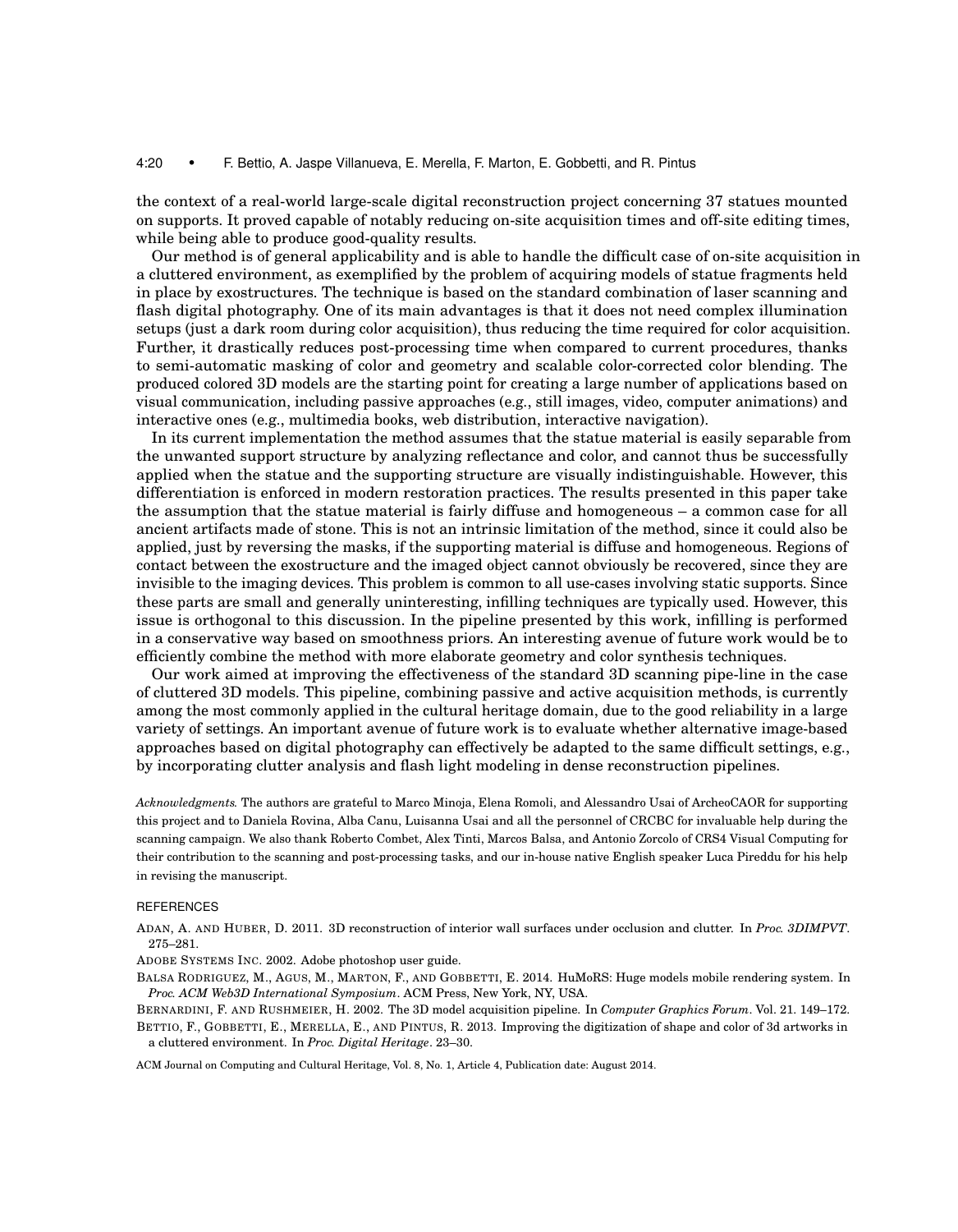- BORGEAT, L., POIRIER, G., BERALDIN, A., GODIN, G., MASSICOTTE, P., AND PICARD, M. 2009. A framework for the registration of color images with 3d models. *Image Processing (ICIP) Proceedings*, 69–72.
- BOYKOV, Y. Y. AND JOLLY, M.-P. 2001. Interactive graph cuts for optimal boundary & region segmentation of objects in N–D images. In *Proc. ICCV*. Vol. 1. 105–112.
- CALAKLI, F. AND TAUBIN, G. 2011. SSD: Smooth signed distance surface reconstruction. In*Computer Graphics Forum*. Vol. 30. 1993–2002.
- CALLIERI, M., CIGNONI, P., CORSINI, M., AND SCOPIGNO, R. 2008. Masked photo blending: Mapping dense photographic data set on high-resolution sampled 3D models. *Computers & Graphics 32,* 4, 464–473.
- CALLIERI, M., DELLEPIANE, M., CIGNONI, P., AND SCOPIGNO, R. 2011. *Digital Imaging for Cultural Heritage Preservation: Analysis, Restoration, and Reconstruction of Ancient Artworks*. CRC Press, Chapter Processing sampled 3D data: reconstruction and visualization technologies, 69–99.
- CAYTON, L. 2012. Accelerating nearest neighbor search on manycore systems. In *Proc. IEEE IPDPS*. 402–413.
- CHUANG, Y.-Y., CURLESS, B., SALESIN, D. H., AND SZELISKI, R. 2001. A Bayesian approach to digital matting. In *Proc. CVPR*. 264–271.
- CORSINI, M., CALLIERI, M., AND CIGNONI, P. 2008. Stereo light probe. *Computer Graphics Forum 27,* 2, 291–300.
- CORSINI, M., DELLEPIANE, M., GANOVELLI, F., GHERARDI, R., FUSIELLO, A., AND SCOPIGNO, R. 2012. Fully automatic registration of image sets on approximate geometry. *IJCV*, 1–21.
- CUCCURU, G., GOBBETTI, E., MARTON, F., PAJAROLA, R., AND PINTUS, R. 2009. Fast low-memory streaming MLS reconstruction of point-sampled surfaces. In *Graphics Interface*. 15–22.
- DAVIS, J., MARSCHNER, S. R., GARR, M., AND LEVOY, M. 2002. Filling holes in complex surfaces using volumetric diffusion. In *Proc. 3DPVT*. 428–441.
- DEBEVEC, P. 1998. Rendering synthetic objects into real scenes: bridging traditional and image-based graphics with global illumination and high dynamic range photography. In *Proc. SIGGRAPH*. 189–198.
- DEBEVEC, P., HAWKINS, T., TCHOU, C., DUIKER, H.-P., SAROKIN, W., AND SAGAR, M. 2000. Acquiring the reflectance field of a human face. In *Proc. SIGGRAPH*. 145–156.
- DELLEPIANE, M., CALLIERI, M., CORSINI, M., CIGNONI, P., AND SCOPIGNO, R. 2009. Flash lighting space sampling. In *Computer Vision/Computer Graphics Collaboration Techniques*. 217–229.
- DELLEPIANE, M., CALLIERI, M., CORSINI, M., CIGNONI, P., AND SCOPIGNO, R. 2010. Improved color acquisition and mapping on 3D models via flash-based photography. *ACM JOCCH 2,* 4, Article 9.
- FAROUK, M., EL-RIFAI, I., EL-TAYAR, S., EL-SHISHINY, H., HOSNY, M., EL-RAYES, M., GOMES, J., GIORDANO, F., RUSHMEIER, H. E., BERNARDINI, F., ET AL. 2003. Scanning and processing 3d objects for web display. In *3DIM*. 310–317.
- FRIEDRICH, D., BRAUERS, J., BELL, A. A., AND AACH, T. 2010. Towards fully automated precise measurement of camera transfer functions. In *IEEE Southwest Symposium on Image Analysis & Interpretation*. IEEE, 149–152.
- KASS, M., WITKIN, A., AND TERZOPOULOS, D. 1988. Snakes: Active contour models. *IJCV 1,* 4, 321–331.
- KAZHDAN, M., BOLITHO, M., AND HOPPE, H. 2006. Poisson surface reconstruction. In *Proc. SGP*. 61–70.
- KAZHDAN, M. AND HOPPE, H. 2013. Screened poisson surface reconstruction. *ACM Trans. Graph 32,* 1.
- KIM, S., LIN, H., LU, Z., SUESSTRUNK, S., LIN, S., AND BROWN, M. 2012. A new in-camera imaging model for color computer vision and its application. *IEEE Trans. PAMI 34,* 12, 2289–2302.
- KOUTSOUDIS, A., VIDMAR, B., IOANNAKIS, G., ARNAOUTOGLOU, F., PAVLIDIS, G., AND CHAMZAS, C. 2014. Multi-image 3d reconstruction data evaluation. *Journal of Cultural Heritage 15,* 1, 73 – 79.
- LAFARGE, F. AND MALLET, C. 2012. Creating large-scale city models from 3D point clouds: a robust approach with hybrid representation. *IJCV 99,* 1, 69–85.
- LENSCH, H. P. A., KAUTZ, J., GOESELE, M., HEIDRICH, W., AND SEIDEL, H.-P. 2003. Image-based reconstruction of spatial appearance and geometric detail. *ACM TOG 22,* 2, 234–257.
- LEVOY, M., PULLI, K., CURLESS, B., RUSINKIEWICZ, S., KOLLER, D., PEREIRA, L., GINZTON, M., ANDERSON, S., DAVIS, J., GINSBERG, J., ET AL. 2000. The digital michelangelo project: 3d scanning of large statues. In *Proc. SIGGRAPH*. 131–144.
- MANSON, J., PETROVA, G., AND SCHAEFER, S. 2008. Streaming surface reconstruction using wavelets. In *Computer Graphics Forum*. Vol. 27. 1411–1420.
- MARTON, F., BALSA RODRIGUEZ, M., BETTIO, F., AGUS, M., JASPE VILLANUEVA, A., AND GOBBETTI, E. 2014. IsoCam: Interactive visual exploration of massive cultural heritage models on large projection setups. *ACM Journal on Computing and Cultural Heritage 7,* 2, Article 12.
- MCGUINNESS, K. AND O'CONNOR, N. E. 2010. A comparative evaluation of interactive segmentation algorithms. *Pattern Recognition 43,* 2, 434–444.